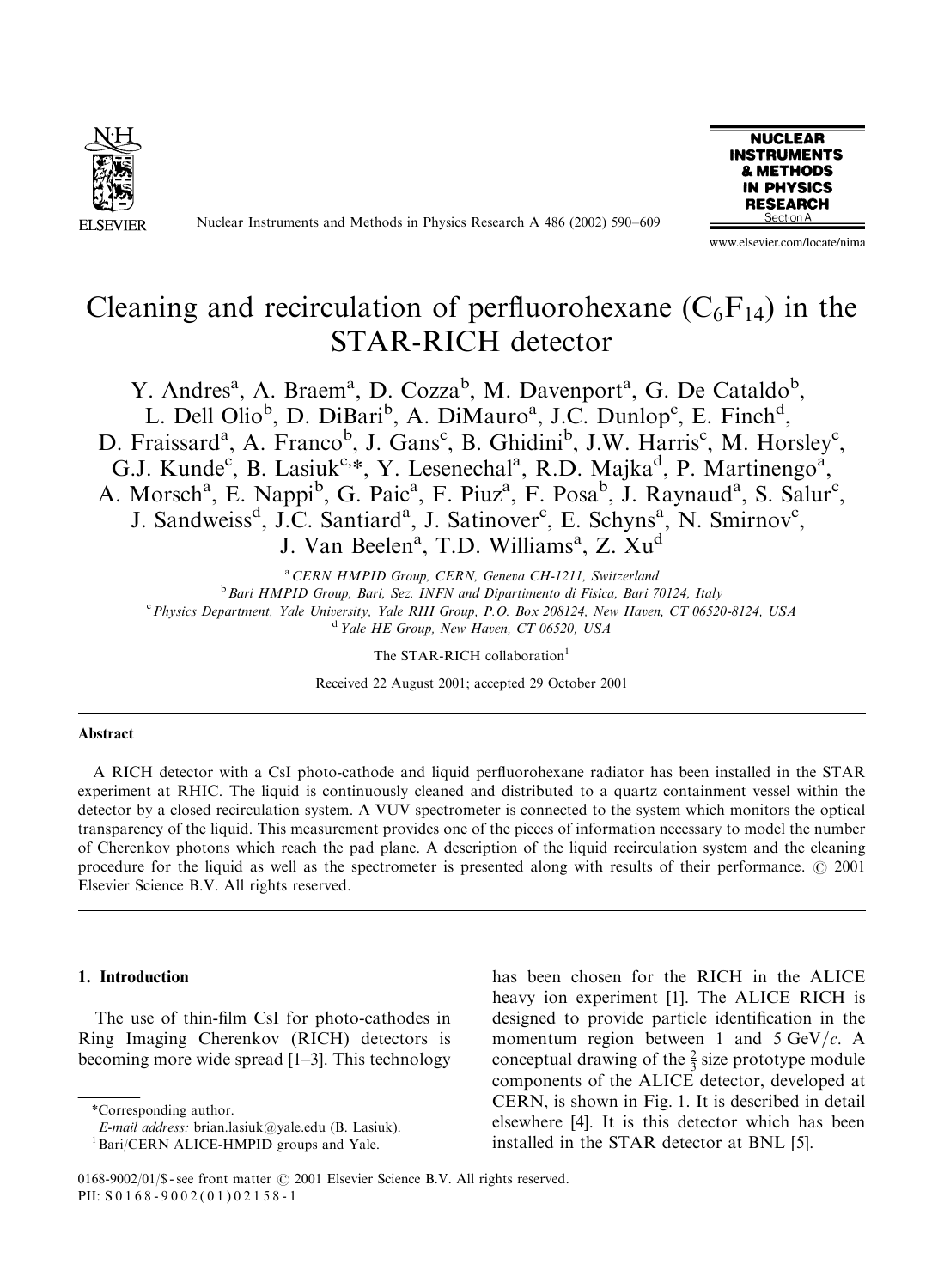This detector utilizes a 300 nm film of CsI, deposited on a segmented cathode pad plane, as a photo-converter. CsI has a photo-electric threshold of 6:0 eV which restricts its sensitivity to photons in the Vacuum Ultra-Violet (VUV) region. The quantum efficiency of CsI for the STAR-RICH photo cathodes is shown in the left panel of Fig. 2. This spectral sensitivity imposes restrictions on the materials used in the construction and operation of the detector, and most



Fig. 1. A conceptual drawing of the STAR-RICH detector components.

importantly on the optical properties of the radiator. In order to extend particle identification capabilities beyond a momentum of 1.5 GeV/c, the radiator must possess an appropriate index of refraction (i.e.  $\leq 1.30$ ) and transmit photons in the VUV region of the spectrum. The perfluoroalkanes are some of the few substances which are transparent to radiation in this region and perfluorohexane  $(C_6F_{14})$  is suitable for the momentum region of interest with an index of refraction of 1.29 at 190 nm [7] as seen in the right panel of Fig. 2.

## 2. Liquid radiator

Perfluorohexane is a dense colorless, odorless, liquid at Standard Temperature and Pressure (STP). It is quite volatile but non-toxic and chemically inert. It has a great capacity for dissolving gases and although hydrophobic, it will dissolve water at the ppm level. Some basic properties of perfluorohexane are shown in Table 1. It is available in many grades and purities, but in no case is care taken to isolate it from either water or oxygen, both common substances which strongly absorb UV radiation. In consideration of cost and past experience from other RICH detectors [8], a solvent grade of this liquid, PF5060-DL, from 3M Chemicals [9] was chosen.



Fig. 2. The left panel shows the quantum efficiency of the CsI photo cathodes used in the STAR-RICH detector with error bars of  $\pm 2\%$  on each point. The right panel shows an estimate for the index of refraction of liquid C<sub>6</sub>F<sub>14</sub> with error bars that correspond to an uncertainty of  $1 \times 10^{-3}$  [6].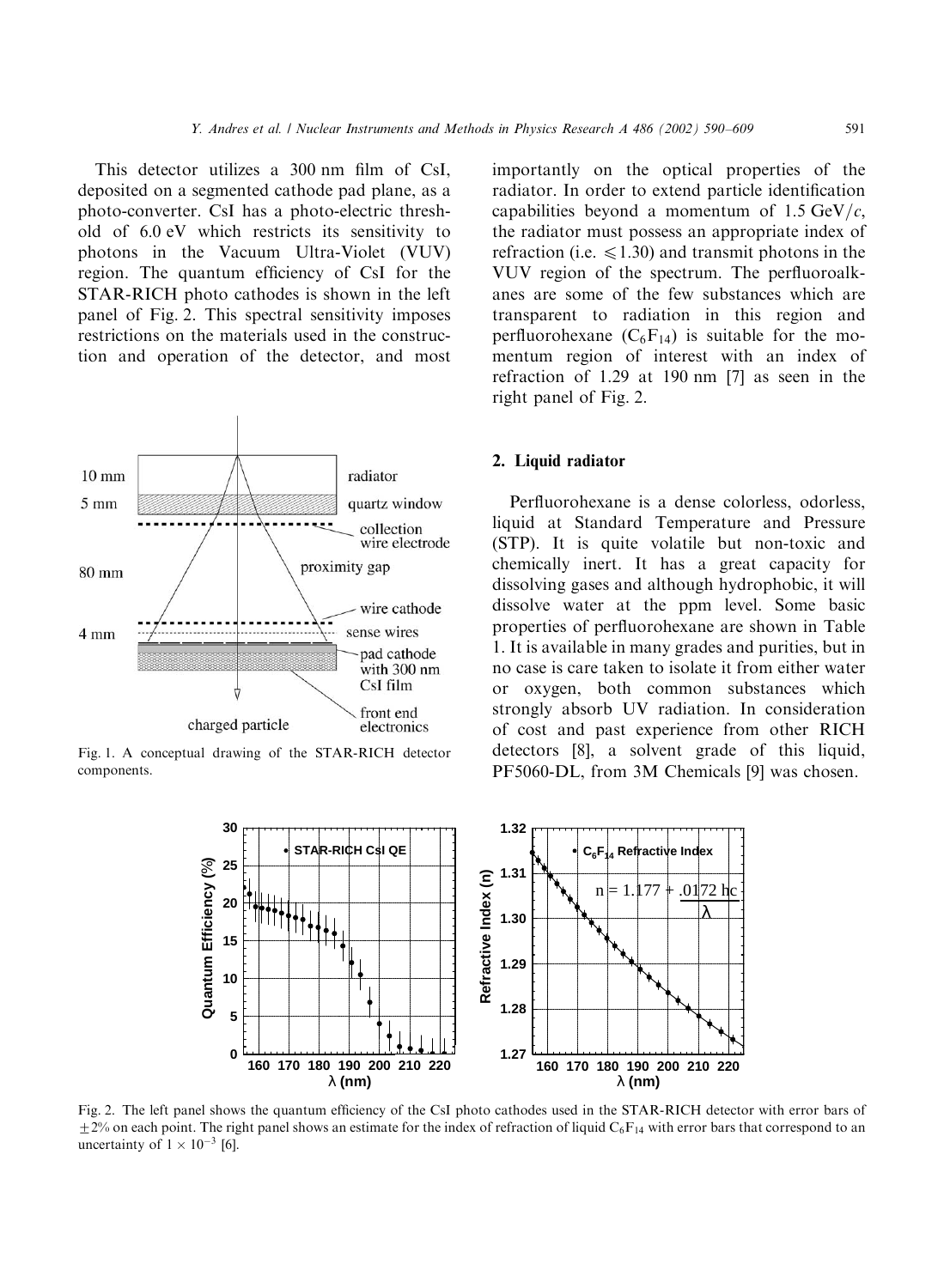Table 1

Selected properties of commercial grade perfluorohexane used in the STAR-RICH detector. Values are given at a temperature of  $25^{\circ}$ C

| Physical properties of perfluorohexane  |      |
|-----------------------------------------|------|
| Molecular weight (amu)                  | 338  |
| Vapor pressure (mbar)                   | 309  |
| Refractive index at $\lambda = 190$ nm  | 1.29 |
| Specific gravity                        | 1.68 |
| $H2O$ solubility (ppm by weight)        | 10   |
| Air solubility (ml $gas/100$ ml liquid) | 48   |
| $O_2$ solubility (ml gas/100 ml liquid) | 65   |

## 3. Liquid recirculation system

The liquid recirculation system for the STAR-RICH detector continuously purifies and distributes fluid to the radiator vessels of the detector. In order to do this safely, it is divided into two  $parts$  a circulation and a distribution rack. A schematic of the system is shown in Fig. 3. The circulation rack contains the main liquid reservoir which has a capacity of 100 l as well as the system pump, filtration system, and vapor recovery refrigerator. The cover gas volume in the main reservoir is connected to the distribution rack by a  $3/4$  in. ( $\phi$ ) siphon-free aerial line. Dry nitrogen flows into the system at a rate of  $\sim 15 \ln^{-1}$ . This isolates the liquid from the atmosphere, provides a means to carry away impurities which out-gas from the liquid, and allows regulation of the relative system pressure. The water content in the exhaust vapor is measured to be  $\leq$ 3 ppm under nominal conditions. A positive 2 mbar over pressure is maintained by the exhaust oil bubbler (OB) upstream of a cold trap (CT). Propylene glycol at  $-25^{\circ}$ C, is circulated in the cold trap which condenses the volatile  $C_6F_{14}$  vapor from the exhaust gas stream. This reduces the liquid loss by  $\sim$ 75% as compared to the expectation with no cold trap.

The liquid is continuously circulated by a magnetic impeller pump at a pressure of 1:5 bar through cleaning filters (F1). The filters are described in more detail in Section 3.1. Flowmeters regulate the liquid flow to the 4 l header columns (H1) in the distribution rack to  $61 h^{-1}$ . The header columns in turn feed liquid into the 5 l radiator vessels under gravity flow. The header tubes decouple the radiator vessels from the pump in the circulation rack and trap gas bubbles in the input streams before they can enter the radiators. The finite volume serves to buffer the liquid volume which maintains a constant flow through the radiators even under small variations in pump output. The columns are situated at a fixed relative height with respect to the radiator vessels inside the detector. This ensures the maximum hydrostatic pressure of the liquid in the column, and therefore on the radiator vessels, does not exceed 85 mbar: Under normal operating conditions when the radiators are full, the 20 cm head of liquid in the columns produce a hydrostatic pressure of 35 mbar which generates a flow of  $31 h^{-1}$  through the throttling valve (V2). The excess flow to the header columns falls into the overflow tank. The liquid flow enters the radiator vessel from the bottom when pneumatic valve V1 is closed. Once filled, the radiators overflow at the top, and the liquid is returned to the over-flow tank in the distribution rack, and subsequently to the main reservoir in the circulation rack, all under gravity flow. In order to ensure safe operation, the drain valve V1 is open when unpowered. As such the radiator will drain to avoid possible over pressurization should the power fail. A sample cell (SC) is connected to the system which allows an in situ measurement of the liquid transparency. The details of this device are contained in Section 4.

A SIEMENS Programmable Logic Controller (PLCS7-300) continuously monitors the operation of the system. The PLC is controlled and read-out through a BridgeView (v2.0) interface running on a PC. Pressures and temperatures of the fluid are measured at critical points in the system and stored in a data base. Software interlocks are implemented to ensure that pressures exerted on the quartz radiator vessels do not exceed the hydrostatic pressure applied by the filled columns. The inherent passive safety of a gravity feed system means that almost any abnormal pressurization can be mitigated by allowing the radiators to drain (open valve V1) and stopping the flow of liquid (i.e. the pump) to the header columns.

In order to avoid chronic degradation of materials due to long-term exposure to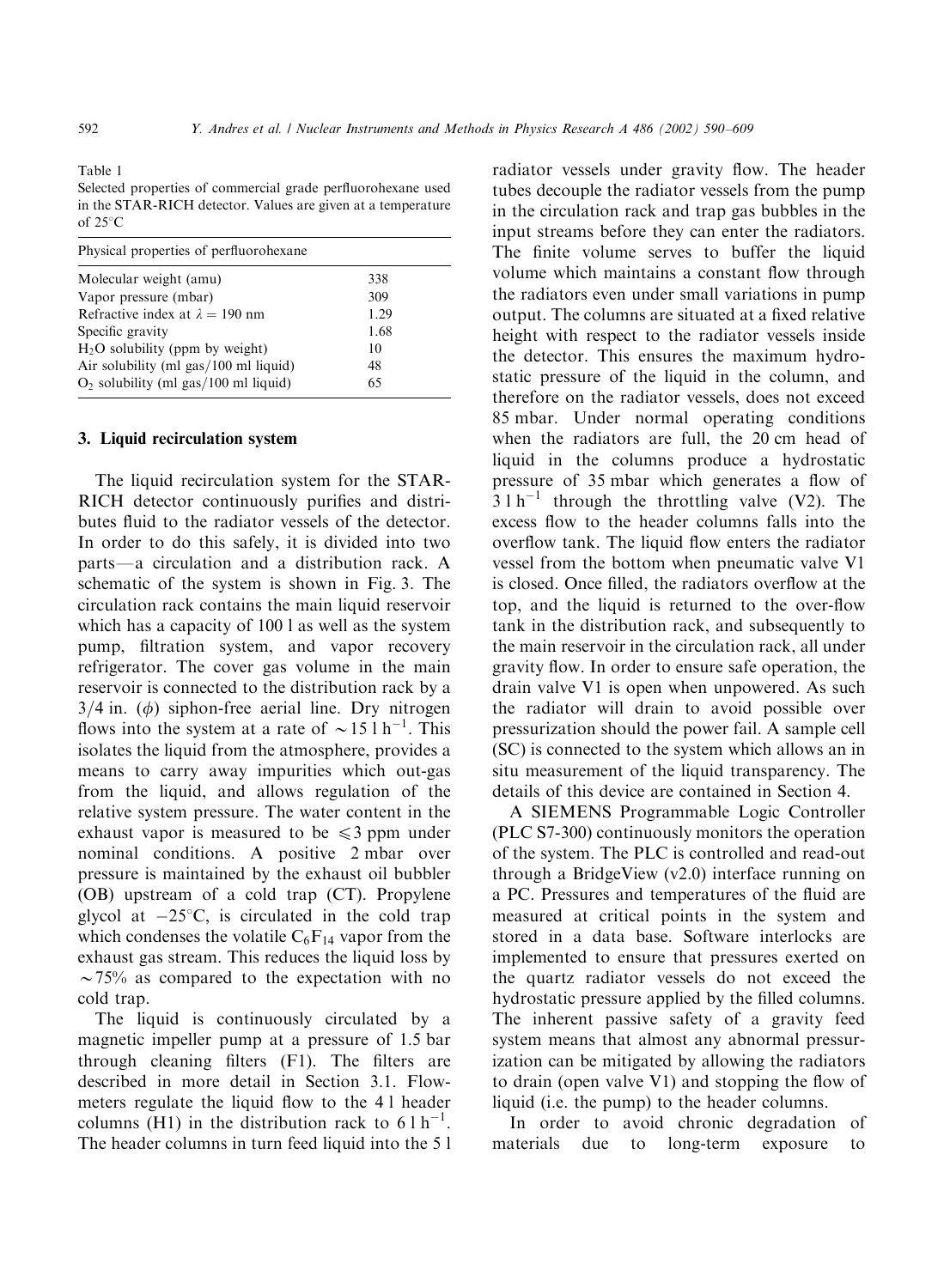

Fig. 3. A schematic of the two racks, each outlined by the dotted squares, which comprise the liquid recirculation system. The circulation rack is responsible for filtration and vapor recovery while the distribution rack delivers liquid to the radiator vessels under gravity flow. Only one header column and one radiator of two is shown for simplicity. The spectrometer is detailed in Section 4. The acronyms are defined in the main text.

perfluorohexane, the wetted parts of the circuit are metal where possible. Stainless steel (SS-316) was used for the valves, mechanical filters, and tubing, as well as the construction of the fluid reservoirs. Aluminum UHV seals connect vacuum flanges where large bore tubing  $(i.e. > 12$  mm) is required. In locations where periodic service is necessary Viton elastomer seals are used. Welded connections or metal pressure fitting are utilized instead of chemical sealants to avoid leaching of compounds into the liquid and glass flow-meters/ indicators are used instead of plastic.

In order to ensure the cleanliness of the tubing and components for the recirculation system, two cleaning processes were used. The inside surfaces of the SS elements of the system racks were cleaned following the *Net Inox* process.<sup>2</sup> The elements were degreased with a mild detergent in an ultra-sonic bath at a temperature of  $50^{\circ}$ C for 60 min: They were then rinsed with water before being immersed in an acid bath for 60 min: After a rinse with demineralized water, the acid residue was neutralized in another detergent bath for

10 min: Finally, the elements were rinsed with distilled water, dried with a clean compressed air iet, then baked in a ventilated oven at  $80^{\circ}$ C. The SS tubing which connects the two racks and feeds the detector were treated differently. They were cleaned with acetone and rinsed with spectroscopic grade ethyl alcohol. They were then evacuated, and heated to  $75^{\circ}$ C in an oven for a period of 24 h before being filled with dry nitrogen and capped with SS pressure fittings. Before installation into the circuit, they were rinsed with  $C_6F_{14}$ .

# 3.1. Filtration and cleaning

The  $C_6F_{14}$  liquid is dehydrated by exposing it to an activated molecular sieve. This process also removes hydrocarbons and lipid contaminants effectively. Oxygen removal is facilitated through out-gassing into the  $N_2$  atmosphere and subsequent exhaust of the cover gas. In the STAR-RICH application, the liquid goes through a precleaning process which is described in Section 3.2.

The filter/cleaning cartridge in the circulation rack is a stainless-steel cylinder with a diameter of 76 mm  $(\phi)$  and a length of 850 mm. It is packed

 $2$ The CERN ST/SM-CE group has developed this process.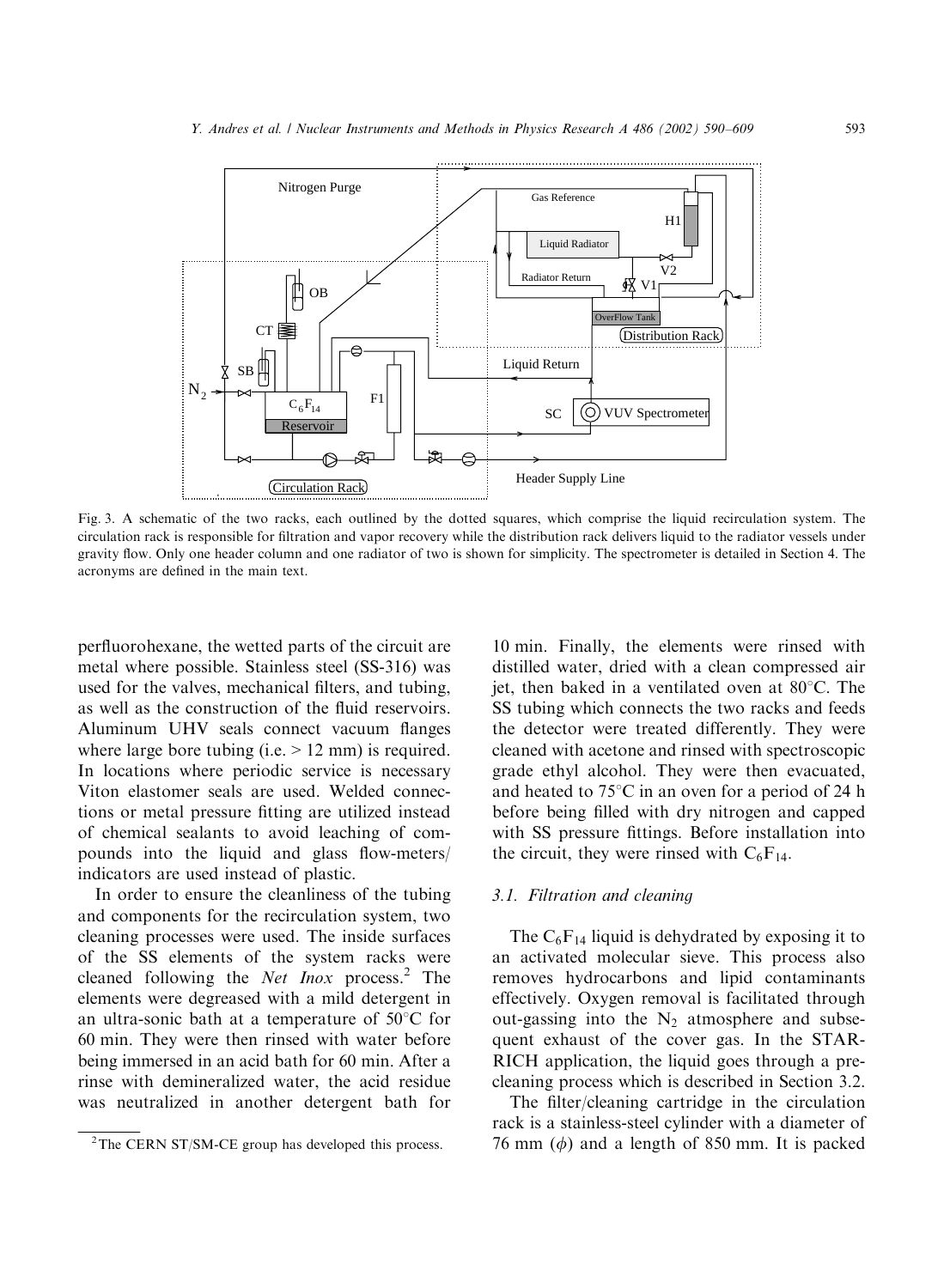with Uetikon 2-mm type 13X molecular sieve pellets [10]. The inlet and exhaust ports of the cartridge contain a  $25 \mu m$  sintered bronze mesh in order to confine the sieve material to the cartridge volume. After passage through the molecular sieve cartridge, the fluid traverses a large area stainlesssteel mechanical filter with  $1 \mu m$  pores [11] in order to remove dust generated from punch through. A pressure drop of 500 mbar is measured across the filters at a flow rate of  $30 \, 1 \, \text{h}^{-1}$ .

Molecular sieves absorbents, or zeolites, are highly porous crystalline molecular matrices which contain alkali metals. They possess well-defined pore sizes and a very high surface area per package volume. Their filtration capabilities come from two distinct processes. Molecules can be mechanically trapped in the pore spacings of the matrix, which in the case of size 13X sieve is  $\sim$  10 A. This provides an efficient means for the removal of large straight chain paraffins and lipid molecules. However, since water has a molecular dimension of  $\sim$ 3.4 Å it is not effectively removed by this process. Rather, the electro-positive alkali metals in the sieve material extract polar molecules, such as water, from solution by the formation of van der Waals complexes. The Uetikon 13X sieve is a sodium alumino-silicate<sup>3</sup> which has an equilibrium water capacity of 29% water by weight. For the filter cartridge described above, this corresponds to a capacity of 830 ml of water.

The molecular sieve is received from the manufacturer in bulk with a maximal water content of  $1.5\%$  by weight (43 ml/filter cartridge volume) and must be activated prior to installation into the circulation rack. This is done by packing the sieve material into a filter cartridge and heating it to  $+200^{\circ}$ C while flowing anhydrous Ar through the filter cartridge at a rate of  $11$  min<sup>-1</sup> at a pressure of 1 bar: This is done for a period of 24 h at which time the heat is removed, and the exhaust port of the cartridge is closed. The cartridge is allowed to pressurize to 1 bar by the Ar supply, as the system cools. This minimizes diffusion of air into the cartridge. At this point it is ready for insertion into the liquid recirculation system.

Upon contact with the liquid, the temperature of the sieve cartridge rises to  $\sim$  55°C. This is attributable to the heat of wetting of the sieve material. The pressurized Ar that is expelled from the sieve cartridge is exhausted from the recirculation system by a check-valve immediately down stream from the filters and does not come into contact with the fluid in the reservoir. The elevated temperature persists for no more than 10–15 min and returns to normal room temperature.

Although the molecular matrix of the material is supposed to retain its structure, it is used only once and discarded following the procedure established in the DELPHI-RICH [12]. This is done in order to avoid heating molecular sieve material impregnated with  $C_6F_{14}$  because non-saturated fluorocarbons, which are more chemically aggressive than saturated compounds, may be generated. Such compounds can have a detrimental effect on the VUV transparency or induce further chemical activity which can affect the optical properties of the liquid. There is also evidence that the attapulgite clay binder does break down in this particular environment. Traces of sub-micron particulates inside the pipe work have been identified by electron microscopy as originating from the molecular sieve [13].

The liquid recirculation system has provisions for other filtration methods. Oxisorb [14] and activated copper have both been utilized in tests at other installations. This has not yet been employed at BNL since both are chemically active and does carry some risk since non-fully fluorinated compounds may undergo chemical reaction [15]. The chemistry of possible reactions with these materials as well as the possible effects on the VUV optical transmission are subjects of ongoing investigations.

### 3.2. Pre-cleaning

As mentioned in Section 3.1 the liquid is precleaned by a small dedicated cleaning recirculation system before transfer into the main control rack at BNL. This is necessary since the RHIC collider operates continuously for several months per year and the circulation system cannot be taken off-line  $3.3 \text{S}$ Na<sub>2</sub>–Al<sub>2</sub>O<sub>3</sub> · 14SiO<sub>2</sub> · XH<sub>2</sub>O. to clean a new lot of liquid. Fluid is pumped from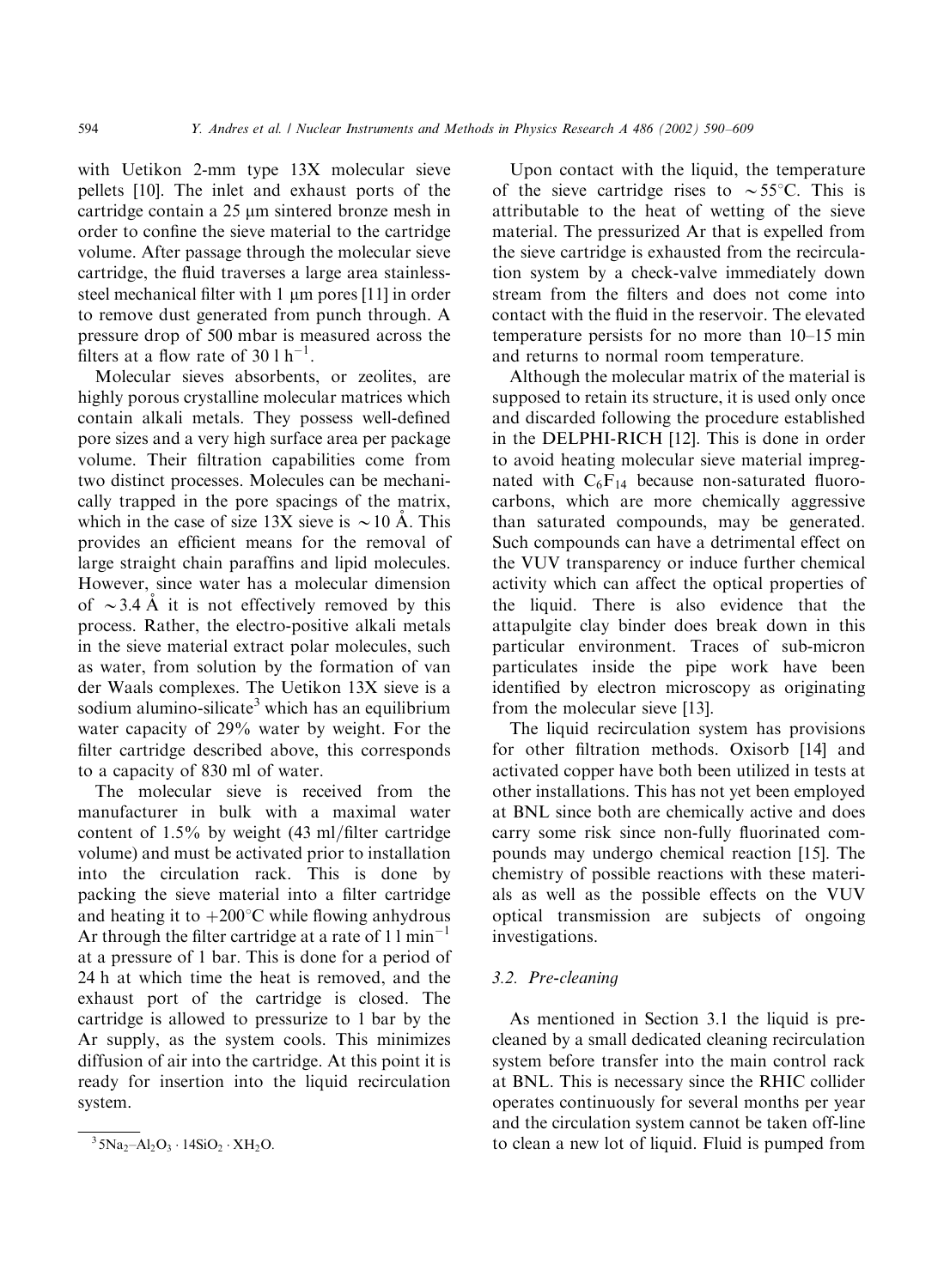a 40 l stainless steel reservoir at a rate of 90 l  $h^{-1}$ through a molecular sieve cartridge, as described in Section 3.1. The liquid then passes through a 0.5 µm stainless-steel sintered filter to remove dust generated by the sieve material. Unlike the liquid circulation rack, cleaning is done under a stagnant  $N_2$  atmosphere pressurized to 300–600 mbar in order to keep fluid loss to a minimum. This means that the continuous outgassing of oxygen to the cover gas is reduced as compared to the continually flushed recirculation system. The liquid circulates in the cleaning rack for  $\sim$  1 month prior to its introduction into the detector liquid system. The performance of the pre-cleaning is described in Section 5.2.

#### 3.3. Liquid transparency

The capabilities of a RICH detector are determined by the precision with which the Cherenkov angle can be reconstructed, and this is in turn a function of the number of Cherenkov photons which are detected. The number of photons ultimately observed are governed by several factors.

The yield of Cherenkov photons produced by a relativistic particle in a 10 mm thickness of  $C_6F_{14}$ is approximately  $6 \text{ nm}^{-1}$  at 190 nm. This yield decreases as  $\lambda^{-2}$  per unit wavelength interval (i.e.  $dN/dx \propto d\lambda/\lambda^2$ ). A fraction of these photons are absorbed by materials within the detector such as the radiator medium, quartz confinement vessel, the gas of the MWPC, etc. The largest loss of photons is due to the absorption of the quartz vessel and the liquid radiator itself. Of the photons which arrive at the pad plane, a fraction fixed by the QE of the CsI film, undergo photo-conversion. The number ultimately observed is determined by the single-electron detection efficiency of the wire chamber. The wavelength dependence on the yield of photo-electrons is shown in Fig. 4. Accounting for the material absorption and CsI quantum efficiency, the effective spectral sensitivity of the detector is between  $165 < \lambda$ (nm) $< 200$ . The mean (most probable) wavelength of the photons which are converted to photo-electrons is 182:7 nm (176 nm) and the total number of photons expected for a saturated ring is approximately



Fig. 4. The wavelength dependence of the yield of Cherenkov photons per nanometer produced in a 10 mm path of perfluorohexane is shown by the open circles. The photon spectrum is attenuated by the finite transmission of the quartz and perfluorohexane<sup>4</sup> as shown by the solid circles. When folded with the quantum efficiency of the CsI (see Fig. 2) the total number of photons, or more precisely, the number of photo-electrons produced in the detector is obtained, illustrated by the solid triangles.

5% of the total generated which corresponds to  $\sim$  12–16. The number of photo-electrons produced is determined by a product of the CsI QE and the liquid transmission; that is, a degradation in either will decrease the number of Cherenkov photons reconstructed. In order to separate the effects of the absorption of the photons in the radiator material from the QE of the CsI on the observed signal, the VUV transparency of the liquid must be measured over the spectral range of the detector.

#### 3.3.1. Contaminants

The purity of 3M PF5060DL is specified to be  $\geqslant$  90%, however, its contaminants are not individually identified, nor is the UV transmission quantified. The proprietary filtration processes to which 3M subjects the liquid eliminates the

<sup>&</sup>lt;sup>4</sup>Values published in: Ref. [16].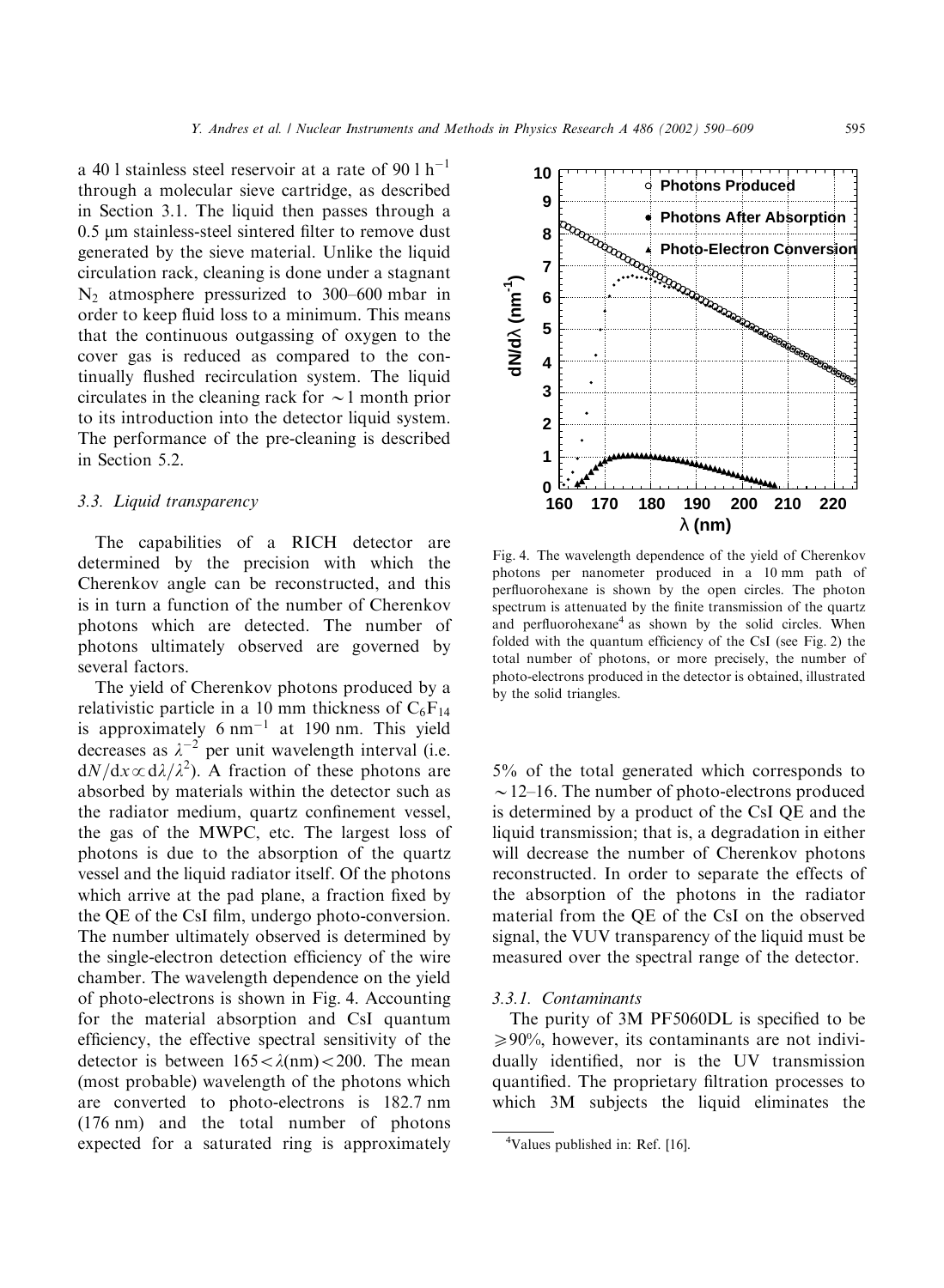

Fig. 5. The absorption cross-sections for the most important contaminants—water (left) and oxygen (right) are shown here. The data are taken from [17].

presence of cyclic ethers but it is not a priori expected to be free of other organic contaminants.<sup>5</sup> Due to processes in the manufacture of  $C_6F_{14}$ , the most probable chemical impurities are similar size fluorocarbons (i.e. pentane, heptane, and octane) and like all synthesized organic compounds, isomer purity is not high. The liquid is packed in a sealed steel drum in contact with air and since  $C_6F_{14}$  can dissolve both oxygen and water, they must be reduced to trace quantities before it is suitable for use in our application.

Water and oxygen are important contaminants in the spectral region between  $160 < \lambda$ (nm) $< 220$ . These impurities can be present in the raw liquid and are continually outgassing from the detector materials, as well as the pipes that feed liquid to the radiator vessels. The detailed absorption characteristics of both these substances are shown in Fig. 5.

Water strongly absorbs radiation in a continuum between 145 and 185 nm; with a maximum at 166 nm: Below 145 nm a diffuse band structure is observed, however this is in a region well below the cut-off expected from the quartz window and is therefore not important in our application. Molecular oxygen has a broad dissociation continuum

associated with the Schumman–Runge (SR) system over the wavelength range 130–175 nm: Beyond this from 175 to 203 nm the SR band structure, which corresponds to rotational and vibrational excitations of the ground state [18], evolves into the weak Hertzberg continuum. It is noteworthy that only non-dissociate processes occur above 242 nm:

Other contaminants such as hydro-carbons, alcohols, unsaturated fluoro-carbons, ethers and cyclic compounds can also be contained in the liquid and have adverse effects on the VUV transmission. Pure perfluorohexane has been observed to exhibit finite transmission down to a wavelength of 152 nm [19]. Shorter chain saturated fluoro-alkanes do not adversely impact the transparency above this value and the volatility of these compounds means that their long-term presence in the liquid is not an issue. Longer chain perfluorocarbons increase the cut-off wavelength by roughly 10 nm per additional difluoromethylene unit. This is in contrast to the normal hydrocarbon paraffins where the transmission cut-off saturates near 155 nm; independent of the chain length [7]. As such a small component of perfluoroheptane and/or octane can degrade the transmission properties at short wavelengths. A sample of the liquid used in the RICH detector was subjected to a gas chromatography analysis which indicated that composition of the liquid is consistent with heptane and octane at the several

<sup>&</sup>lt;sup>5</sup>3M supplies various solvent grades of perfluorohexane which differ mainly in the number of distillation and filtration processes.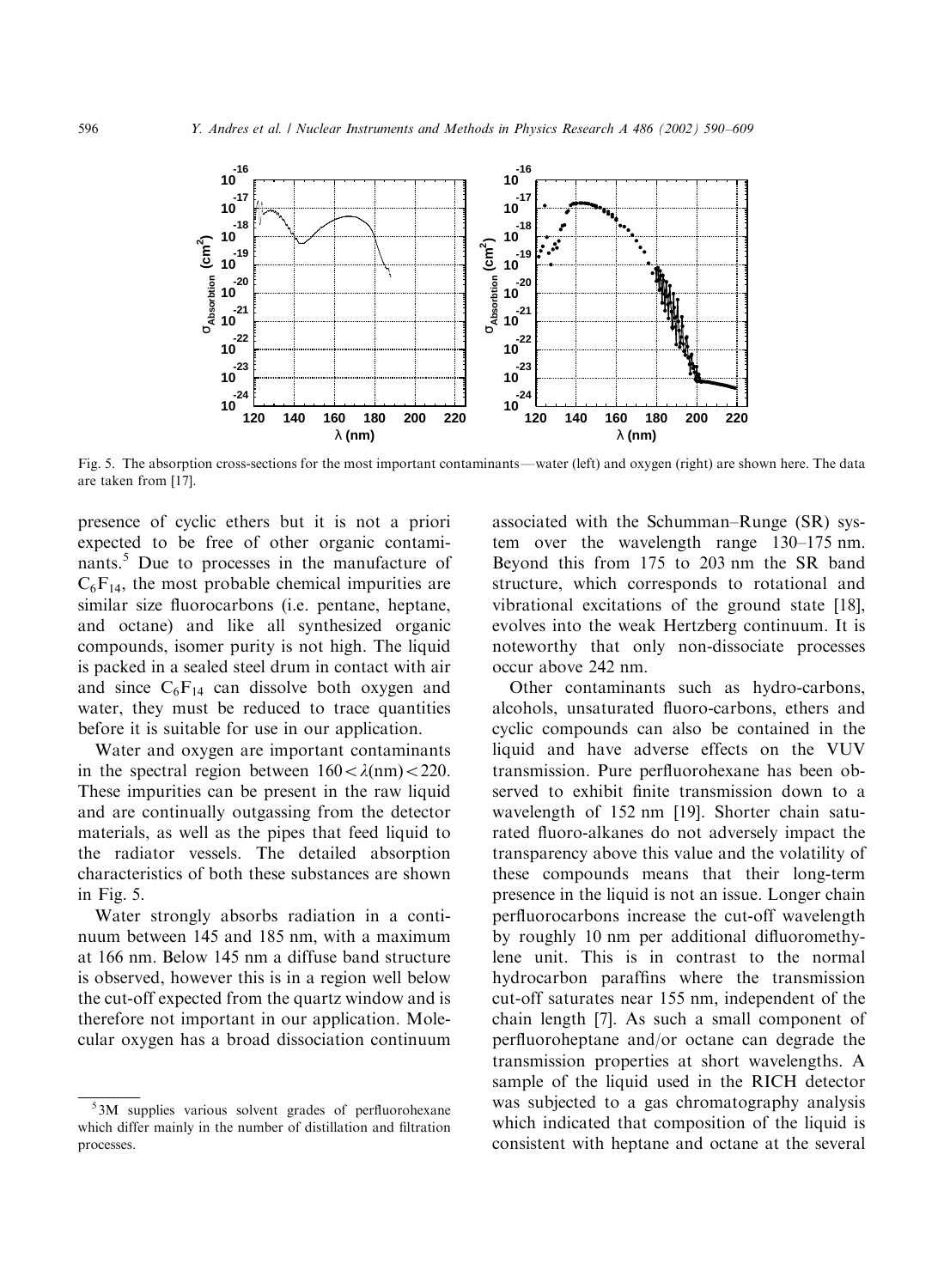percent level. Further analysis using infrared spectrometry (i.e. FT-IR) in the wavelength region between 3.0 and 3.6 um has shown no evidence for alkenes, hydro-carbons, or alcohols in the liquid [20] and recent Nuclear Magnetic Resonance (NMR) measurements have confirmed this [21].

## 4. The VUV spectrometer

The basic principle of a transparency measurement is to direct a beam of monochromatic light onto a sample of known thickness and measure the ratio of light transmitted through the sample with respect to the total amount of light available. In order to make a precise and reproducible measurement, a method to eliminate or quantify timedependent variations in the apparatus is required. Such effects include variations in the light source intensity, degradation of the transmission or reflection properties of optical components, drifts in the gain or response of the photo-detectors, as well as dependencies on the absolute calibrations of the instrument. Since the VUV spectrum can be attenutated by atmospheric gases (i.e. oxygen), it is necessary to perform these transmission measurements under vacuum conditions of  $\leq 10^{-4}$  Torr.

## 4.1. The spectrometer

A schematic of the VUV spectrometer is shown in Fig. 6. It consists of four modular sections each constructed as a vacuum chamber. They include a (i) light source, (ii) monochromator, (iii) collimation and beam delivery optics, and (iv) photodetectors.

The light source is a 30 W deuterium discharge lamp (MacPherson model 632) which provides a broadband UV spectrum from 115 to 370 nm: A black-body like spectrum is radiated from 165 to 370 nm while molecular lines dominate the spectral region below. A  $MgF_2$  window is used on the lamp in order to access to the radiation below 165 nm. It defines a 1 mm exit aperture with  $F/7$ .  $MgF<sub>2</sub>$  is suitable for this application because of its optical and mechanical properties. It allows transmission down to 115 nm and although it is somewhat susceptible to thermal and mechanical shock, it does withstand radiation darkening. It is also one of the least hygroscopic VUV transparent materials. Since the light is generated and transported inside a vacuum chamber, no ozone is produced during the operation of the lamp when the system is evacuated.

The light is focused by a reflective mirror onto adjustable slits which define the entrance aperture



Fig. 6. A schematic of the VUV photo-spectrometer.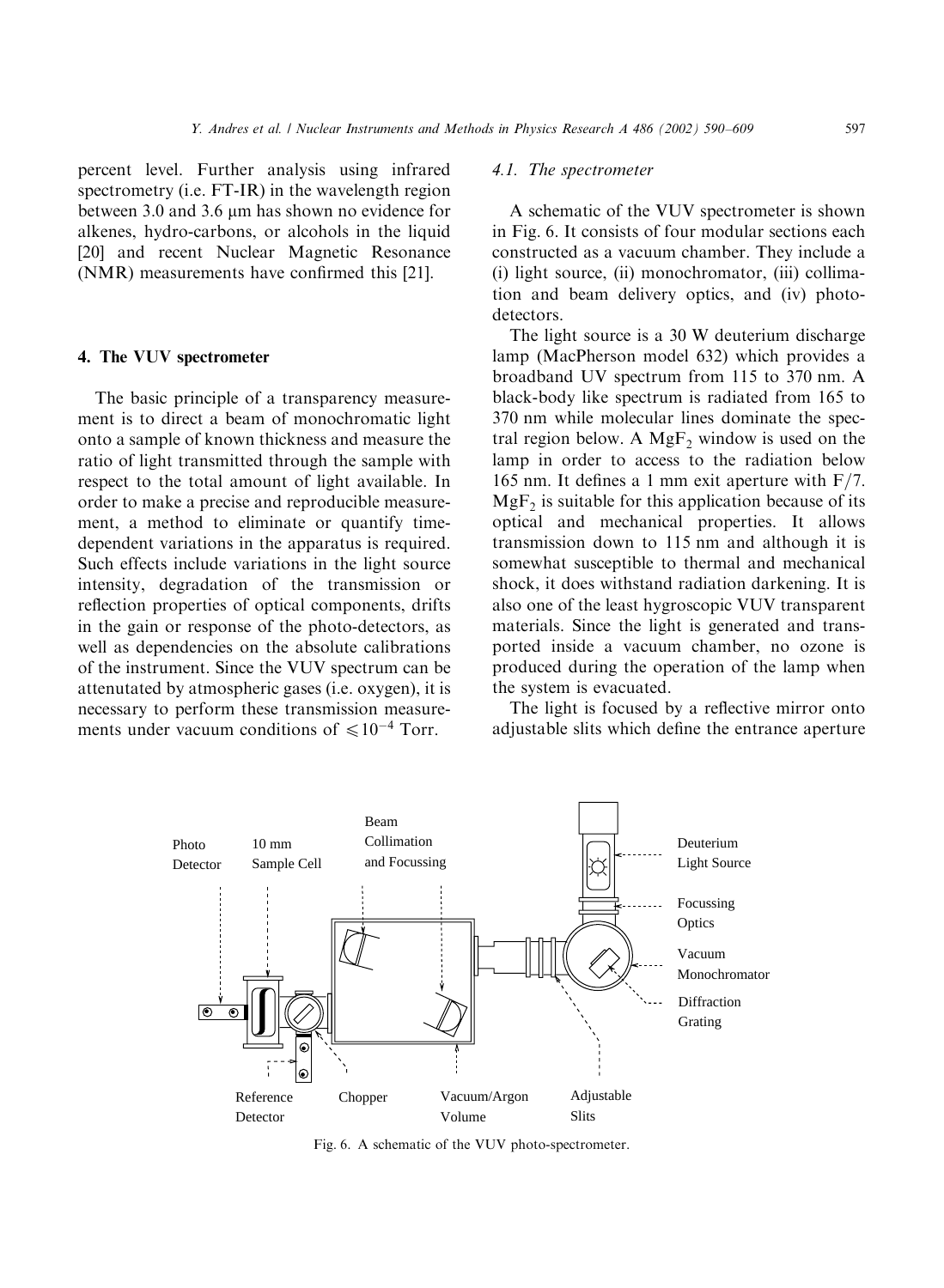of a monochromator (MacPherson model 302). The mirror matches the apertures of the monochromator and light source to reduce the amount of stray light in the system and increase the amount of light delivered to the sample cell. A concave aberration corrected holographic diffraction grating with a rule of  $1200 \text{ mm}^{-1}$  is mounted on a rotatable stage within the monochromator housing. A rotation of the stage selects the central wavelength which can be done either manually or under computer control via a RS-232 serial interface. The bandwidth and total flux of the light delivered to the collimation optics is controlled with the input and output slits on the monochromator. They are adjustable by micrometer movements with a  $10 \mu m$  granularity. In conjunction with the grating, a dispersion of  $3.4 \text{ nm/mm}$  is realized and a resolution of  $\leq 1$  nm is achieved.

The divergent light that emerges from the monochromator is collected and collimated before it is delivered to the sample cell. This is done with one spherical and one off-axis parabolic reflecting first surface mirrors. This was chosen instead of focusing optics for several reasons. First the indices of refraction of materials suitable for lenses in the VUV region (i.e.,  $MgF_2$ ,  $CaF_2$ ) are strongly wavelength dependent. Therefore, a fixed position lens is not suitable for collimation over a broadband of wavelengths and adaptive optics would have to compensate for these changes. This is expensive and introduces additional systematic uncertainties. Conversely, the focal length of reflective optics is defined purely by the geometric curvature of the surface. Furthermore, degradation due to radiation darkening is eliminated with reflective optics. The beam spot delivered at the output of the collimation chamber to the sample cell from this system is 10 mm  $(\phi)$  and has a  $divergence < 1$  mrad.

The spectrometer has two fixed position photodetectors—one downstream of the sample cell and one at  $90^{\circ}$  to the beam path which allows a measurement of the total beam power. Two different types of photo-tubes are available. The first are standard Hamamatsu R6095 bi-alkali photo-cathode photo-multiplier tubes (PMT). The entrance windows are coated with  $1-2$  mg cm<sup>-2</sup> of

sodium salicylate which has a nearly constant QE of 60% over the interval of  $90 < \lambda$ (nm) $<$ 350. This material emits blue luminescence peaking at a wavelength of 420 nm which matches the bi-alkali PMT peak sensitivity very well. The second set are Hamamatsu R6835 PMTs with CsI photocathodes. These are sensitive over a range of 115–200 nm with the peak at 140 nm: As such they are insensitive to any fluorescence at  $\lambda$  > 200 nm that is radiated from the sample under investigation.

A four-bladed aluminum rotor coated with  $MgF_2$  is mounted at a 45° angle to the incident beam downstream of the collimation chamber. When rotating, it alternately allows light to pass either through the sample cell and into the signal detector, or into the reference detector that measures the total beam power. Full transmission/reflection into the arms of the spectrometer maximizes the signal in the photo-detectors and avoids any dependence on the transmission properties of a beam-splitter. Normalizing the output of the signal detector with the reference detector removes time-dependent variations of the lamp intensity, and increases the stability of the measurement. The chopper is driven by a continuously adjustable electric motor at a frequency (v) of 0–400 Hz. A frequency of 90 Hz is used for data taking. A photo-transistor mounted inside the housing senses the position of the rotor and gives a TTL-high-level signal when the light is transmitted through to the sample cell and TTLlow when the light is directed into the reference detector. A second photo-transistor produces a pulse every  $v/4$  with a fixed width of 310 µs. These signals allow the system to be triggered in two modes; either on every blade, or on a specific single blade so that variations in blade reflectivities can be isolated. It is found that the reflectivity coefficients of the different blades vary by as much as 10%, so the system is triggered in single blade mode for the liquid transparency measurements.

The sample under investigation is held in a chamber which can be configured to hold either a mounting stage for solid samples or a cylindrical flow cell for liquid or gas samples. Two flow cells with optical path lengths of 10 and 18 mm are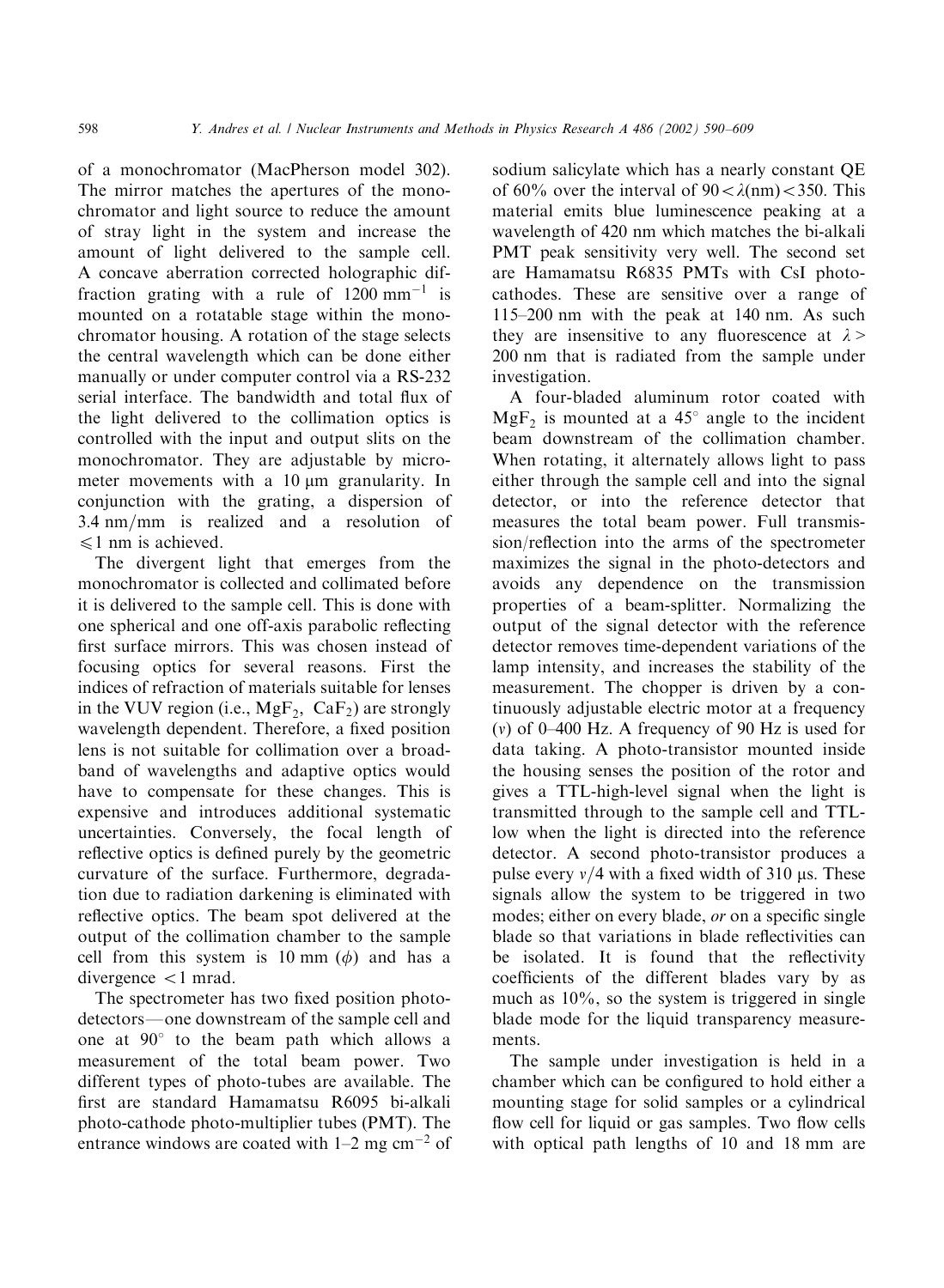available. Both have  $4 \text{ mm MgF}_2$  windows on the entrance and exit apetures. In this note only results from measurements using the 10 mm cell is reported.

The PMT anode photo-currents are typically 20–60 nA over the spectral range of  $165 < \lambda$  (nm) $< 225$ . These currents are converted to voltage signals by high sensitivity linear inverting amplifiers with a conversion of 100 mV  $nA^{-1}$ . These amplifiers are based on the Analog Devices AD515A FET op-amp and are mounted directly on the anode of the PMT to minimize the problems associated with transporting a high impedance signal. However, these amplifiers are not suitable for extending the transparency measurements in a continuous fashion below 165 nm because of the intense spectral lines of the deuterium lamp. As such, electronics with a larger dynamic range are necessary to handle the large variation in photo-currents, which reach 5000 nA at 160 nm: Logarithmic amplifiers based on the Burr–Brown 4127 KG were fabricated to cope with this problem.

The data acquisition is controlled by a laptop PC running LabView  $(v5.0.1)$ . The computer controls all aspects of the acquisition including the scan drive of the monochromator which is operated via the serial port. The two PMT channels are read out with a digitally triggered PCMCIA card, independent of the amplifiers used. The National Instruments DAQ-Card 1200 is capable of sampling 8 analog channels with a 12 bit resolution at a rate of 100 kHz. The strobe signal from the optical chopper is used as a trigger and the signal and reference PMTs are read out sequentially depending on the state of the trigger signal. For each wavelength setting, 1200 measurements of the output photo-current of the PMTs are taken. The mean and width  $(\sigma)$  of these distributions are recorded for off-line analysis.

# 4.2. The measurement

The spectrometer is configured to measure the relative transmission of a sample in order to reduce the dependencies on the absolute responses and calibrations of the spectrometer components. The relative transmission is a quotient of two separate measurements. In the case of a liquid measurement,

a flow cell is mounted in the sample chamber and a ratio of the total light power transmitted through the liquid filled cell to the total light power transmitted through a control sample, such as  $N_2$ , in the same cell, constitutes the measurement.

The first half of the measurement consists of measuring the ratio of the amount of light transmitted through the liquid filled flow cell to the total beam power. In order to avoid the possible build up of contaminants in the cell during the measurement, the liquid flows through the cell at a rate of  $\sim$  4 l h<sup>-1</sup>. This corresponds to approximately 1 volume change in the flow cell cavity per second. It should be noted that while not in use, a continuous  $N_2$  flow of 6–8 l h<sup>-1</sup> circulates through the flow cell in order to keep it dry. The spectrometer measures a quantity  $R_F$  as a function of wavelength given by

$$
R_{\rm F}(\lambda) = \frac{\Phi \cdot T_{\rm F} \cdot (R_1 \cdot G_1)_{\rm PMT} \cdot (G_1)_{\rm amp} \cdot (C_1)_{\rm ADC}}{\Phi \cdot R \cdot (R_2 \cdot G_2)_{\rm PMT} \cdot (G_2)_{\rm amp} \cdot (C_2)_{\rm ADC}}
$$
\n(1)

where  $\Phi$  is the total light flux at the given wavelength,  $T_F$  is the transmission of the light through the sample cell when filled with liquid,  $(R_{1(2)}G_{1(2)})_{\text{PMT}}$  is the response and gain of phototube 1 (2),  $(G_{1(2)})_{\text{amp}}$  is the gain/conversion of amplifier 1 (2),  $(C_{1(2)})_{ADC}$  is the conversion of ADC 1 (2), and  $R$  is the reflection coefficient of the chopper blade which directs light into the reference PMT. The wavelength dependence of this ratio is shown in the left panel of Fig. 7. The curve shows features of the spectral shape of the reflectivity of the chopper blades as well asymmetries in the gain and response of the PMTs and the electronics. In order to remove these dependencies,  $R_F$  is normalized by a similar measurement which is made with a material of known transparency. For our application, the cell is drained of liquid and flushed with  $N_2$  at a rate of 20 l h<sup>-1</sup> for five minutes in order to eliminate all liquid and vapors from the cell. The  $N_2$  flow is then reduced to 10 l  $h^{-1}$  and a second measurement,  $R_G$ , is made:

$$
R_{\text{G}}(\lambda) = \frac{\Phi \cdot T_{\text{N}} \cdot (R_1 \cdot G_1)_{\text{PMT}} \cdot (G_1)_{\text{amp}} \cdot (C_1)_{\text{ADC}}}{\Phi \cdot R \cdot (R_2 \cdot G_2)_{\text{PMT}} \cdot (G_2)_{\text{amp}} \cdot (C_2)_{\text{ADC}}}
$$
(2)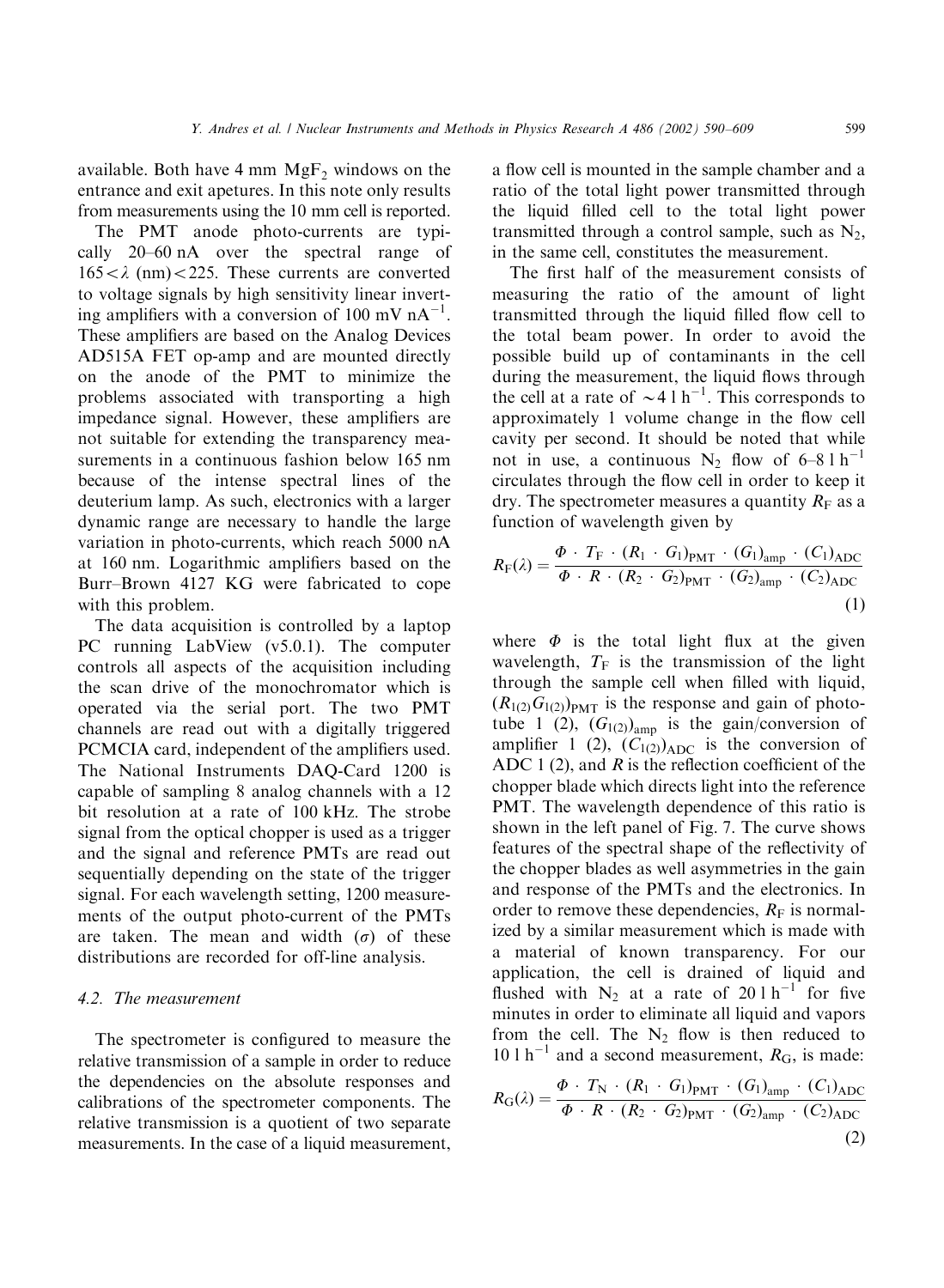

Fig. 7. The ratio  $R_F$ , as defined in Eq. (1), is shown in the left panel while the ratio  $R_G$ , as shown in Eq. (2) is shown in the right panel. For the C<sub>6</sub>F<sub>14</sub> measurement the flow rate through the sample cell is 4 l h<sup>-1</sup>, while it is 10 l h<sup>-1</sup> for the N<sub>2</sub> measurement.



Fig. 8. The transmission for perfluorohexane before and after the correction for Fresnel reflections is shown in the left panel. The correction factor  $\kappa$  which is applied to the super-ratio to determine the corrected transmission is shown in the right panel.

where  $T_N$  is the transmission of the light through the sample cell when filled with gas  $(N_2)$  and the other quantities are as defined in Eq. (1). The result of such a measurement is shown in the right panel of Fig. 7. Normalizing these two ratios into a super-ratio ( $\mathcal{R} = R_{\rm F}/R_{\rm G}$ ) gives the transparency of perfluorohexane relative to  $N_2$ . This is shown by the open circles in the left panel of Fig. 8. The raw super-ratio is above the absolute limit of  $T = 1$ because of the asymmetric Fresnel reflections in

the two measurements. For radiation at normal incidence, the fraction of light reflected at an interface is determined completely by the indices of refraction of the materials [22]

$$
R(\lambda) = \frac{(n_1 - n_2)^2}{(n_1 + n_2)^2}.
$$
 (3)

In the case of the measurement as described above, the asymmetric interfaces are the  $C_6F_{14}/MgF_2$  and the  $N_2/MgF_2$  boundaries in the flow cell. A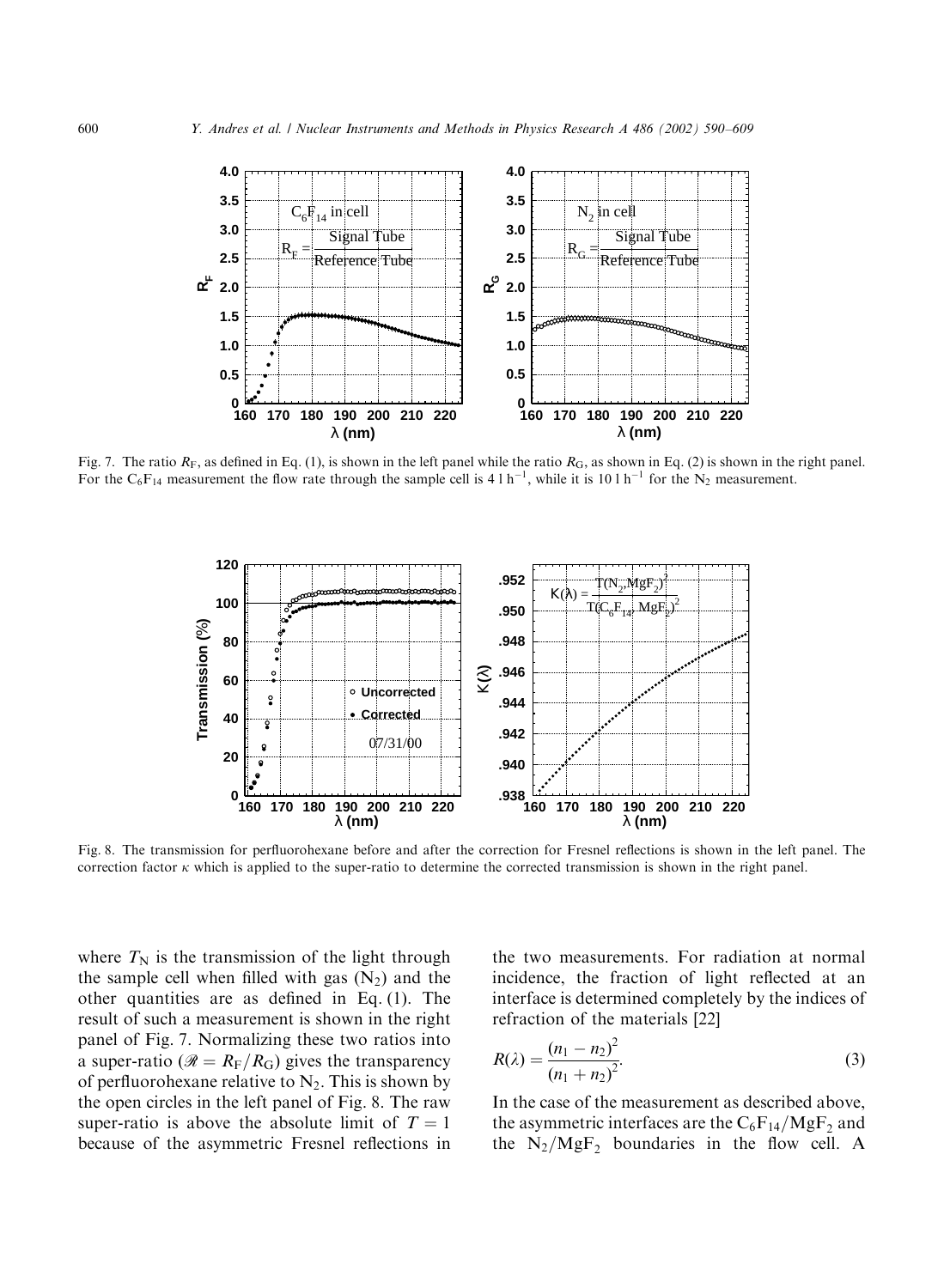

Fig. 9. The transmission for quartz before and after the correction for the Fresnel reflections is shown in the left panel. The correction factor  $\kappa$  which is applied to the super-ratio to determine the corrected transmission is shown in the right panel.

correction factor  $\kappa$ , must be applied to the superratio to determine the transmission

$$
\kappa(\lambda) = \frac{(1 - R_1)^2}{(1 - R_2)^2} = \frac{(T_1)^2}{(T_2)^2},\tag{4}
$$

where  $R_1$  and  $R_2$  are the reflection coefficients at the  $N_2/MgF_2$  and  $C_6F_{14}/MgF_2$  interface, respectively, as determined by Eq. (3) and  $T_1$  and  $T_2$  are the corresponding transmitted fractions. The correction factor  $\kappa$ , is shown in the right panel of Fig. 8. The wavelength dependence of the corrected super-ratio is defined to be the transmission coefficient  $T$ , and is shown by the solid circles in left panel of Fig. 8. No other normalization is applied.

A transparency measurement has also been carried out on a 5 mm thick piece of quartz similar in specification to that used for the liquid containment vessels. The relative transmission curve along with the Fresnel correction is shown in Fig. 9.

The transmission coefficient can be converted to an absorption length  $(X<sub>o</sub>)$  which is the thickness of material where the intensity of light falls to  $e^{-1}$ . It is related to the transmission coefficient  $T$  via

$$
X_o = \frac{-1}{\ln(T)},\tag{5}
$$

where l is the sample thickness. The transmission coefficients and corresponding absorption lengths, for a sample of clean and raw liquid, are shown in the left panel of Fig. 10, while a similar plot for the quartz sample is shown in the right panel.

# 5. Results

#### 5.1. Liquid transparency

The transparency of the liquid after one month of cleaning, along with the transparency of the raw liquid, has already been shown in Fig. 10. The integrated transmission,  $\int T$ , is a useful quantity to compare different transmission spectra and is defined by Eq. (6):

$$
\int T = \int_{\lambda_1}^{\lambda_u} \frac{\mathrm{d}T}{\mathrm{d}\lambda} \mathrm{d}\lambda,\tag{6}
$$

where the integral bounds are defined by the upper  $(\lambda_{\rm u})$  and lower  $(\lambda_{\rm l})$  wavelength and  $d/d\lambda$  is the wavelength dependent transmission of the liquid. Over the wavelength region of  $160 < \lambda$  (nm) $< 225$ the integrated transmission is measured to be  $45.6 \pm 1.5$  and  $57.1 \pm 0.5$  for the raw and clean sample, respectively<sup>6</sup> which corresponds to  $71.2\%$ and 89.2% of the total. This implies the raw liquid transmits only 79.8% of the cleaned liquid. All

 $\overline{6}$  For a perfectly transparent liquid,  $\int T = \int_{\lambda=161 \text{ nm}}^{\lambda=225 \text{ nm}}$  $(dT/d\lambda) d\lambda = 64.$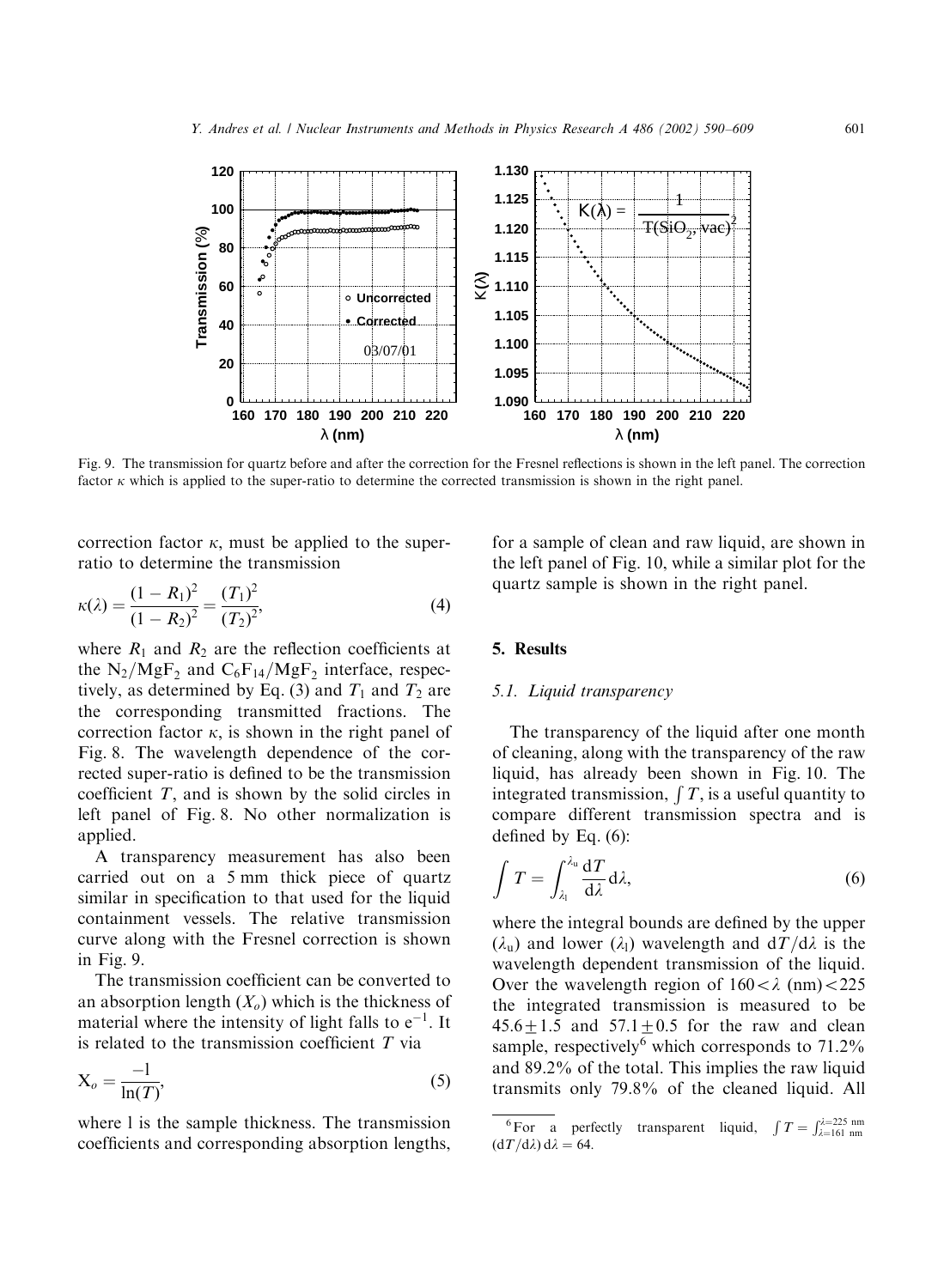

Fig. 10. The left panel shows the transmission of perfluorohexane after circulation in the liquid system for one month (solid circles) as well as the transmission of raw liquid, as obtained from the manufacturer (solid squares). The corresponding absorption lengths are shown by the open markers. The right panel shows the transmission and absorption lengths for the quartz sample.

other  $\int T$  values will be quoted for this wavelength range unless stated otherwise.

# 5.1.1. Accuracy and precision

The transmission spectra discussed throughout this paper are measured at 1:0 nm intervals with a wavelength spread of approximately  $\pm 0.10$  nm for each point. In order to determine the photocurrent at a specific wavelength, approximately 1200 individual measurements are made from which the mean is extracted. The resolution of the bi-alkali PMT anode current measurements, defined by the width over the mean,  $(R = \sigma/\text{mean})$ , for the wavelength region  $190 < \lambda$  (nm) $< 225$  is 1.73% and 2.33% for the signal and reference tubes respectively. This is shown in the left panel of Fig. 11. The difference in the resolution between the two detectors can be attributed to variations in the reflectance over chopper blades, $\frac{7}{1}$  as well as a lower spectral sensitivity of the reference PMT compared to the signal PMT. The error on the mean value of the anode currents is  $\leq 4 \times 10^{-3}$  and the error on the ratio  $R_F$  and/or  $R_G$  is  $\le 6 \times 10^{-4}$ . This propagates an uncertainty of  $\leq 2 \times 10^{-3}$  to the uncorrected transmission coefficient or super-ratio

(i.e.,  $|\delta \mathcal{R}| \leq 0.002$ ). The error on the Fresnel correction factor  $\kappa$ , is dominated by the error on the index of refraction of the liquid. Measuring an index of refraction in the VUV region is difficult and little data exists for our particular case [23]. However an error can be estimated from the data. A distribution of the corrected transmission values in the wavelength interval  $190 < \lambda$  (nm) $< 225$  is shown in the right panel of Fig. 11. In this region the liquid transparency is essentially constant with a mean transmission of 100.51% and a width  $(\sigma)$ of 0.36%. The error on  $\kappa$  can be estimated to lie between the limits of  $\sigma$  and the excess over 100% of the measured mean transparency  $(0.51\%)$ . Folding this with the error on the super-ratio gives a total error on the transmission measurement of  $\delta T \leq 0.006$  or 0.6%.

The mean transmission value of the liquid being above 100% can be attributed to an incorrect value for  $\kappa$ . In order to produce a transmission value of 100% in the spectral range 190 $\lt \lambda$  (nm) $\lt 225$ , the value of  $\kappa$  must be decreased by  $\sim 0.0044$ . If this is solely attributable to an error in the value of the index of refraction of perfluorohexane,<sup>8</sup> the index of the liquid is too large by  $\sim 2 \times 10^{-3}$ . This is about a factor of 2

 $7$  Data for these plots were acquired by triggering on a specific single blade to reduce the variation in reflectivity as much as possible. See Section 4.1 for a description of the trigger.

<sup>&</sup>lt;sup>8</sup>There is also an uncertainty in the index of  $MgF_2$  but it is expected to be smaller.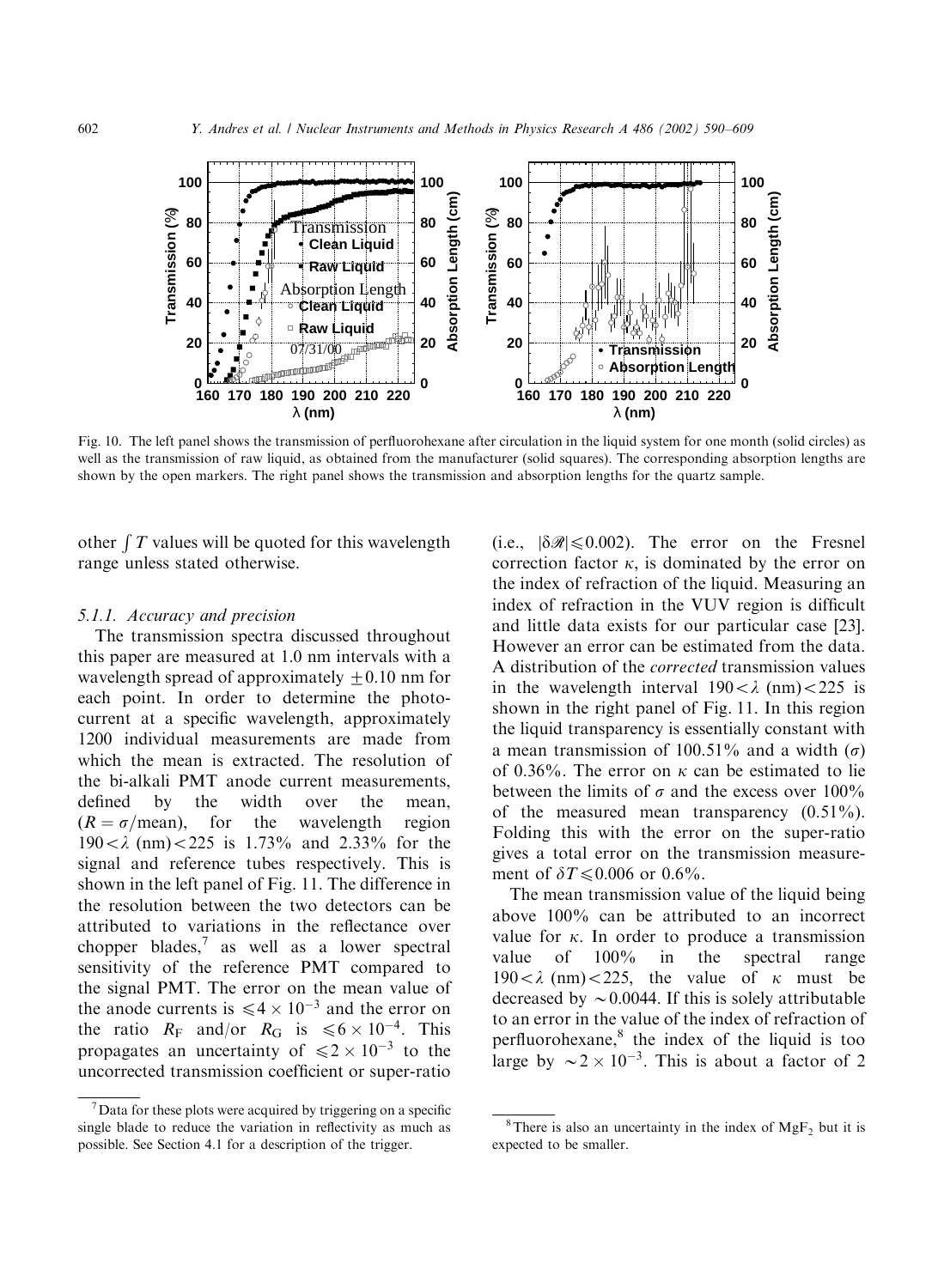

Fig. 11. The resolutions of the current measurements made by the bi-alkali photo-tubes for the wavelength region above 190 nm are shown in the left panel. The spread in the corrected transmission for perfluorohexane in the wavelength region above 190 nm is shown in the right panel.



Fig. 12. A comparison between the  $C_6F_{14}$  transmission as measured with the logarithmic and linear current to voltage converters on the bi-alkali PMTs is shown in the left panel. A comparison between the transmission measured with the CsI and Bi-alkali PMTs is shown in the right panel.

larger than the temperature coefficient for the index of refraction of  $5 \times 10^{-4}$  °C<sup>-1</sup>.

The systematic error can be estimated by comparing the results of transmission measurements between the different PMT tubes and the different amplifiers. The left panel of Fig. 12 shows two measurements made with the bi-alkali PMTs, one using the logarithmic and one using the linear amplifiers. The ratio between the two measurements is shown by the asterisks on the same plot. There is a systematic difference between the two where the logarithmic amplifier tends to measure a

smaller (larger) transmission at short (long) wavelengths with a maximum deviation of  $+0.030$  ( $+3.0\%$ ). This discrepancy can be traced to the presence of a second order term in the transfer function of the logarithmic amplifier for currents smaller than 10 nA: The resolution of the current measurements with the bi-alkali PMTs and log amplifiers are 2.3% and 2.5% for the signal and reference tube, respectively. This is slightly larger than the values extracted from measurements with the linear amplifiers. The ratio of the integrated transmission for the linear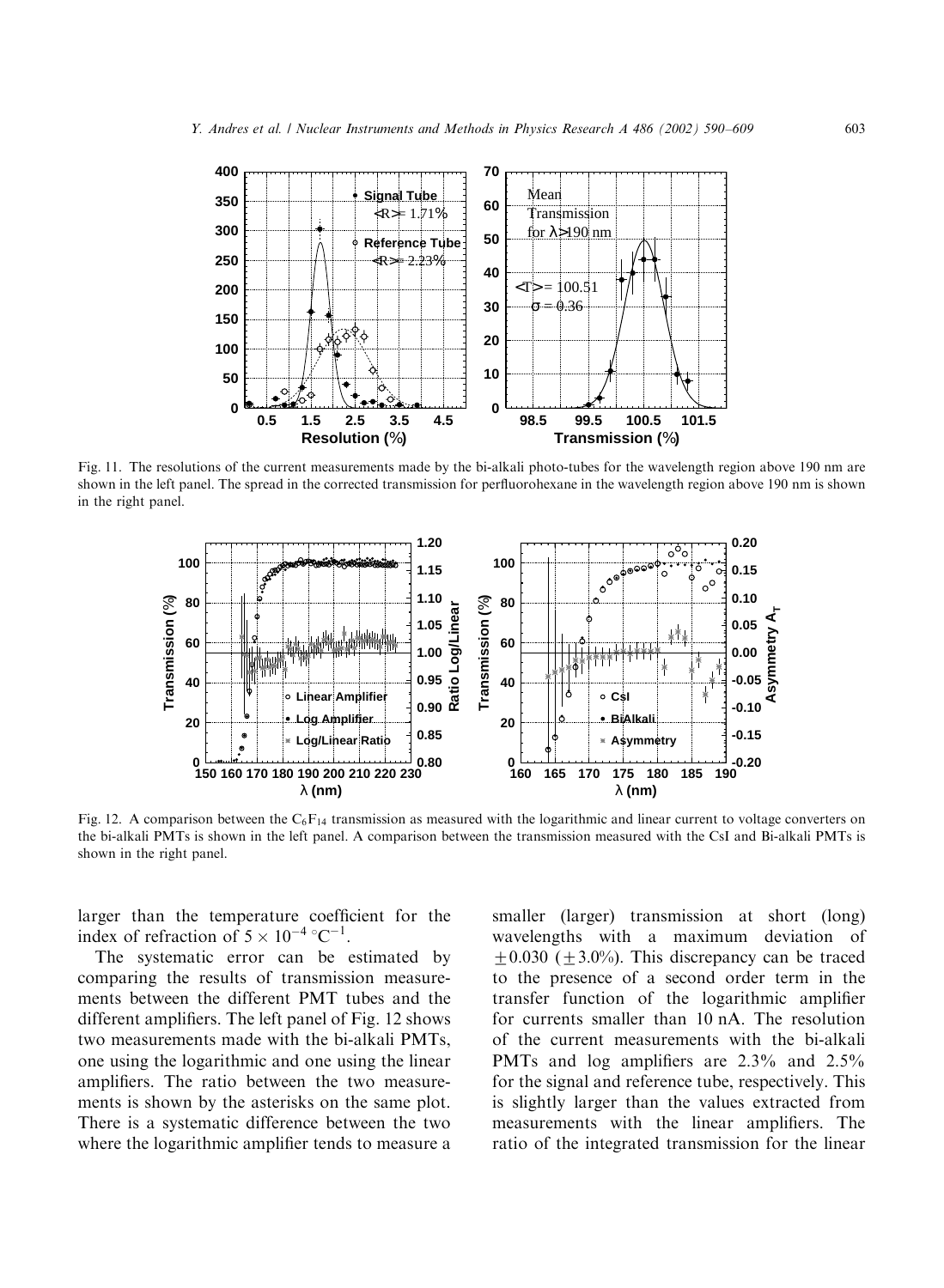to log amplifiers in conjunction with the bi-alkali PMTs, is  $1.000+0.011$  over the interval of  $164 \le \lambda$  (nm) $<$ 225.

The right panel of Fig. 12 show a comparison between the bi-alkali and CsI PMTs with the same linear amplifiers. The region of comparison is limited to  $\lambda \le 180$  nm because of the small signal attributable to the rapidly falling QE of the CsI photo-cathode. The resolution of the measurements is 1.9% and 2.2% for the CsI signal and reference PMTs, respectively. It should be noted that these values are extracted from a different region than used for the bi-alkali tubes. The asymmetry between the measurements, as defined by

$$
A_T = \frac{T_{\text{CsI}} - T_{\text{Bi-Alk}}}{T_{\text{CsI}} + T_{\text{Bi-Alk}}} \tag{7}
$$

is maximumly  $4.3 \pm 21\%$  at 164 nm and decreases to  $\langle 1\%$  for  $\lambda \ge 170$  nm. The ratio of the integral transmission between the CsI PMTs and bi-alkali PMTs with the linear amplifiers over the wavelength region  $164 \le \lambda$  (nm) $\le 180$  is  $0.9984+0.0014.$ 

Comparing these measurement and the consistency between them, the systematic error on a single transmission measurement can be estimated to be the order of 0.5%, combining this with

the measurement error, gives a total error on a single transmission point of  $|\delta T| = 0.0078$  or  $0.78\%$ .

## 5.2. Transparency evolution

In the summer 2000 RHIC run, a mixture of 20 l of liquid cleaned and utilized for the cosmic commissioning run from the previous year, and an additional 35 l of fluid pre-cleaned, as described in Section 3.2 was used in the recirculation system. At the start of the run, the 20 l of liquid was exposed to three molecular sieve changes over the period of two weeks. The pre-cleaned fluid (35 l) was then added with a simultaneous exchange of the sieve cartridge, and the system was then allowed to evolve over the course of nearly 2 months with no further intervention. The liquid transparency was measured periodically throughout this period to track the evolution as well as monitor the effectiveness of a single molecular sieve cartridge. The evolution of the transparency at several wavelengths, is shown in the left panel of Fig. 13. The time zero is the start-up of the liquid recirculation system when only 20 l liquid resided in the system (June 14, 2000). The dotted lines indicate points at which the filter cartridge was changed. This occurred at approximately 100 h



Fig. 13. The liquid transmission evolution over 2100 h is shown for four selected wavelengths in the left panel. The time spans from the system start-up to the end of the year 2000 RHIC run. The dotted lines indicate a filter cartridge change. On the right panel, the rate of change of the transparency versus wavelength is shown for the case of the circulation rack (solid circles) and the cleaning rack (open circles).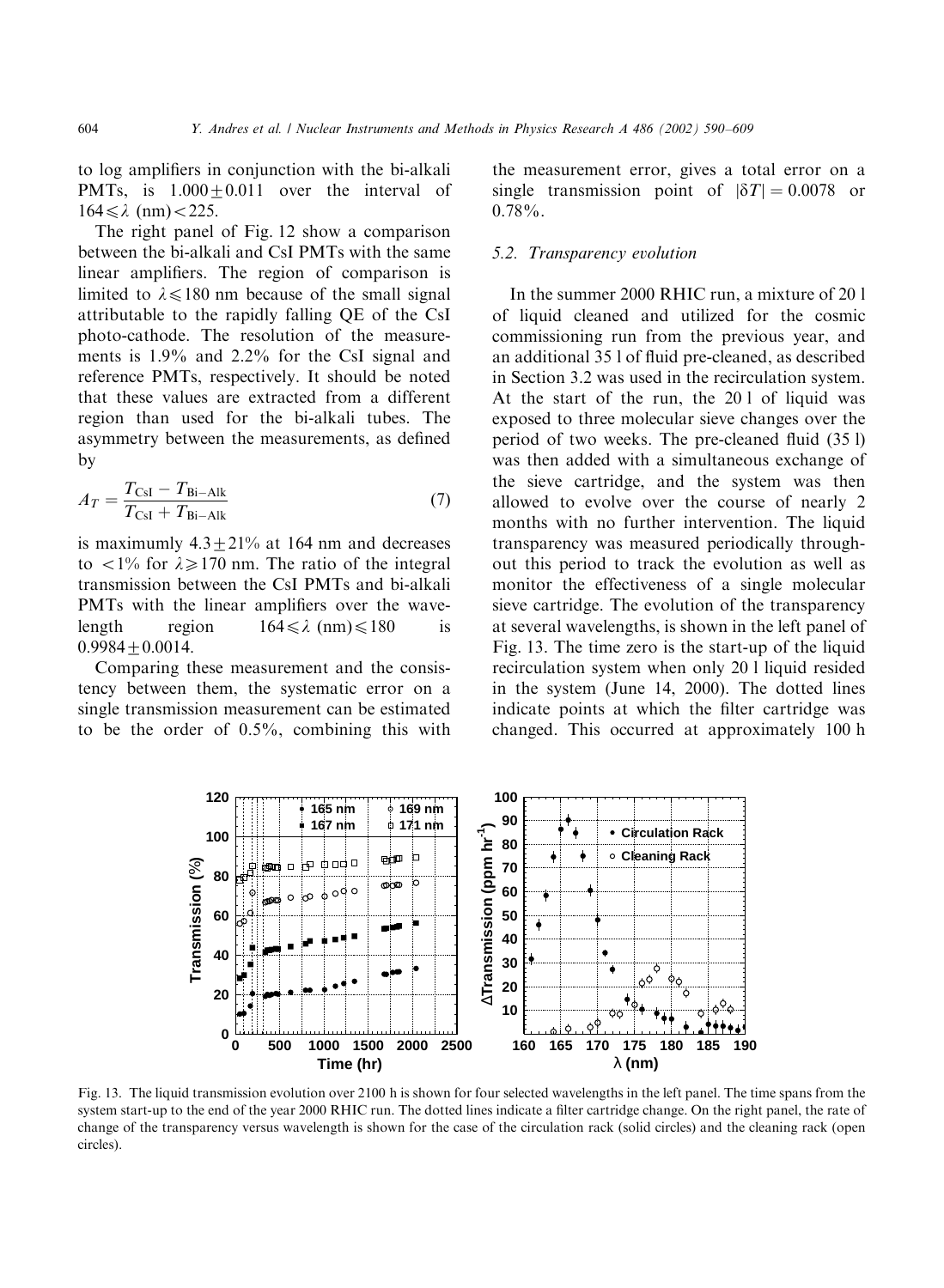intervals for the first two weeks. The dotted line at  $\sim$ 300 h indicates the point at which the 35 l of pre-cleaned liquid was added to the system *and* the last filter change was made. All of the sieve exchanges, except the last, are accompanied by a jump in the measured transparency.

After the final intervention the transparency began to increase in a linear fashion throughout the remainder of the run. The rate of change in the transparency was extracted at each wavelength from this data and is shown by the solid markers in the right panel of Fig. 13. A similar analysis over 800 h was also done for the liquid circulating in the pre-cleaning system and results are shown by the open markers in the same figure. In the precleaning rack, raw liquid is processed under a pressurized and stagnant atmosphere while in the recirculation system, clean and transparent liquid is further cleaned with the addition of a purging cover gas. As such the cleaning rack should initially have a larger increase in the transmission values at higher wavelengths. This will decrease once the transparency reaches values near 100%. When this condition is satisfied, further cleaning will have very little effect on this region.

In the pre-cleaning system the rate of change of the transmission is significantly smaller than in the circulation rack. The effectiveness is also shifted to larger wavelengths where the maximum change of 27.7 ppm  $h^{-1}$  occurs at 178 nm. For the recirculation system the maximal rate of change in the transparency of 90.3 ppm  $h^{-1}$  occurs at 166 nm. This corresponds to the maximum of the absorption cross-section of water (see Fig. 5). The rate of change of the transparency asymptotically approaches zero at larger wavelengths where the transmission is very near the 100% limit. The difference between the two racks indicates that the purging of the cover gas is an important component in the cleaning process. It also offers an explanation of why the transmission of the liquid dropped after the addition of the 35 l of liquid if the pre-cleaning procedure is not as efficient as the circulation rack.

If it is assumed that the change in transmission is solely due to the presence of water in the liquid, it is possible to extract the amount of water contained and removed from the liquid, given the absorption cross section as illustrated in Fig. 5. After the final filter exchange, (i.e.  $t = 300$  h) the transmission at 166 nm was measured to be  $29.4+0.3\%$ . Given an absorption cross-section at this wavelength of 5:104 MB; the concentration of water is  $4.3$  ppm.<sup>9</sup> Over the course of the 2000 h, the transmission at 166 nm improved to  $44.5+0.3\%$ . If this increase is solely attributed to the removal of water, this corresponds to a decrease of water by 1:4 ppm in the liquid to 2:8 ppm: Given that the saturation content for water in the liquid is 10 ppm; this appears to be a fair estimate. However this relies on the assumption that there is no bathochromic shift in the water absorption spectrum in the presence of perfluorohexane. Furthermore, this does not take into account oxygen or other contaminants. Analysis of the liquid by gas chromatography provides evidence that the liquid may contain perfluoroheptane and/or perfluoroctane at the percent level [20]. More significant is that the presence of protons has also been ruled out at the  $\geq 1$  ppm level by NMR measurements [21]. These results taken together point at oxygen as the prime contaminant in the system.

At the time of the initial fill of the recirculation system, in December 1999, a small amount  $(\sim 250 \text{ ml})$  of raw liquid was dispensed from the shipment vessel into a glass Pyrex bottle with a plastic sealed top. The liquid was stored at normal room temperature under normal ambient conditions in the laboratory. This liquid was measured at the beginning of the 2000 RHIC run, 18 months after dispensing, and the transmission was found to have changed quite appreciably from the initial raw liquid. This is shown by the open circles in the left panel of Fig. 14. A strong absorption band at 185 nm and a weaker one at 205 nm becomes evident after long term exposure to the atmosphere. The transmission at 166 nm for this sample is  $1.01+0.55\%$ . Such attenuation would correspond to an unphysical concentration of  $\sim$  25 ppm (by weight) of water. The asterisks show the transparency measured for the raw liquid as it is obtained from the manufacturer. The open

<sup>&</sup>lt;sup>9</sup>Water concentrations are specified as "ppm by weight" to ease comparison with Table 1.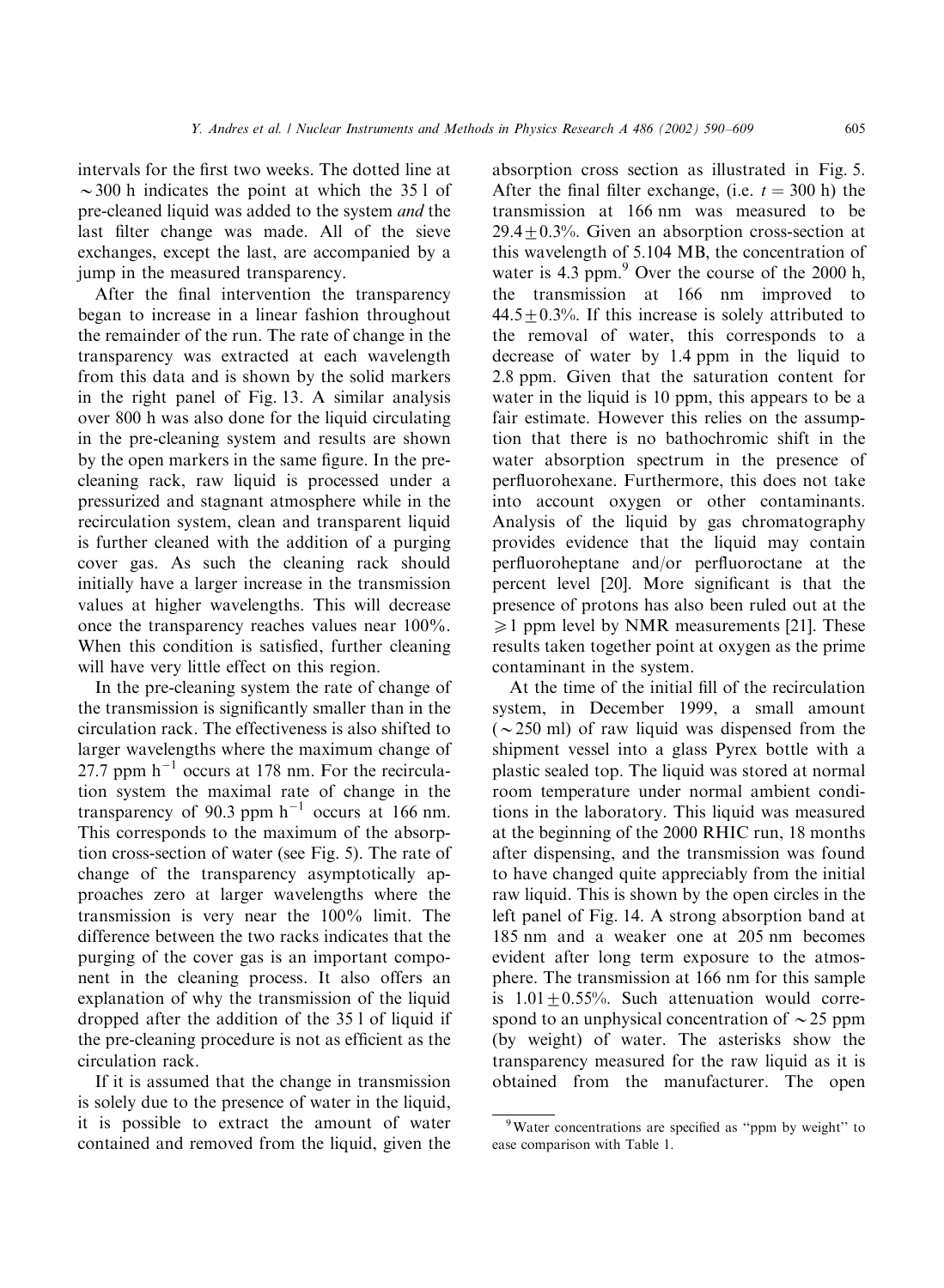

Fig. 14. Transparency measurements of several  $C_6F_{14}$  samples. The left panel shows two control measurements of clean and raw liquid (also seen in Fig. 10) in addition to a clean sample exposed to the atmosphere for 3 h; and a sample of raw liquid after exposure to the atmosphere for 18 months. The right panel shows a sample extracted from the recirculation rack, and the same sample after exposure to an oxygen bubbler for 40 min:

squares show a measurement of a liquid sample that was extracted from the recirculation system and stored in a Pyrex bottle for 3 h before the measurement. In the wavelength region above  $\lambda$  > 200 nm; it is essentially identical to the raw liquid.

In order to determine whether the absorption was due to dissolved oxygen, a 100 ml sample of liquid was decanted from a used molecular sieve cartridge into a graduated cylinder. The transmission of this sample is shown by the solid circles in the right panel of Fig. 14 and gives an integrated transmission of  $50.3+0.6$ . Note that its transmission characteristics are between that of the clean liquid ( $T = 57.1 \pm 0.5$ ) and the liquid exposed to the atmosphere for three hours ( $\int T = 49.7 \pm 0.5$ ). Oxygen was then bubbled through the sample via a porous stone at a rate of several hundred ml  $h^{-1}$ for 40 min and the transparency remeasured. The results are shown by the open circles in the same panel. The integrated transmission is calculated to be 41.5 $\pm$ 0.6. The pronounced dip at  $\sim$  190 nm, as observed in the raw liquid and the sample aged for 18 months, is also visible. It appears that the sample which had oxygen bubbled through it possesses the same systematic and qualitative features as samples which have been exposed to the atmosphere. Taken at face value it seems oxygen can account for the spectral features of the attenuation of the VUV transmission.

The presence of oxygen also seems to fit qualitatively with the behavior of the installation of a new regenerated molecular sieve. As mentioned in Section 3.1, the sieve cartridge gets warm when initially exposed to the liquid. The installation of a new sieve is also correlated with a discontinuous increase in the transparency of the liquid, both in the cleaning rack and the recirculation system. One could imagine that the local heating of the liquid liberates gases, including oxygen, from the liquid, and it is this mechanism which is responsible for the jump in transmission. This is being studied by measuring the temperature dependence of the liquid transparency.

If it is assumed that the longer the sample is exposed to the atmosphere (or oxygen) the larger the dissolved oxygen content, it would explain an increased attenuation of VUV radiation with age. However, it does not explain why the absorption band at  $\sim$  190 nm seems to bathochromically shift with increased exposure length, unless it is a concentration dependent effect. The energy of this band is approximately 6:6 eV which corresponds to the energy of an  $n \rightarrow \sigma^*$  excitation of the atomic electrons which could occur in either fluorine or oxygen. The fact that the absorption characteristics do not seem to follow the profile of the oxygen photo-absorption cross-section (see Fig. 5) hints that the photo-chemistry of the underlying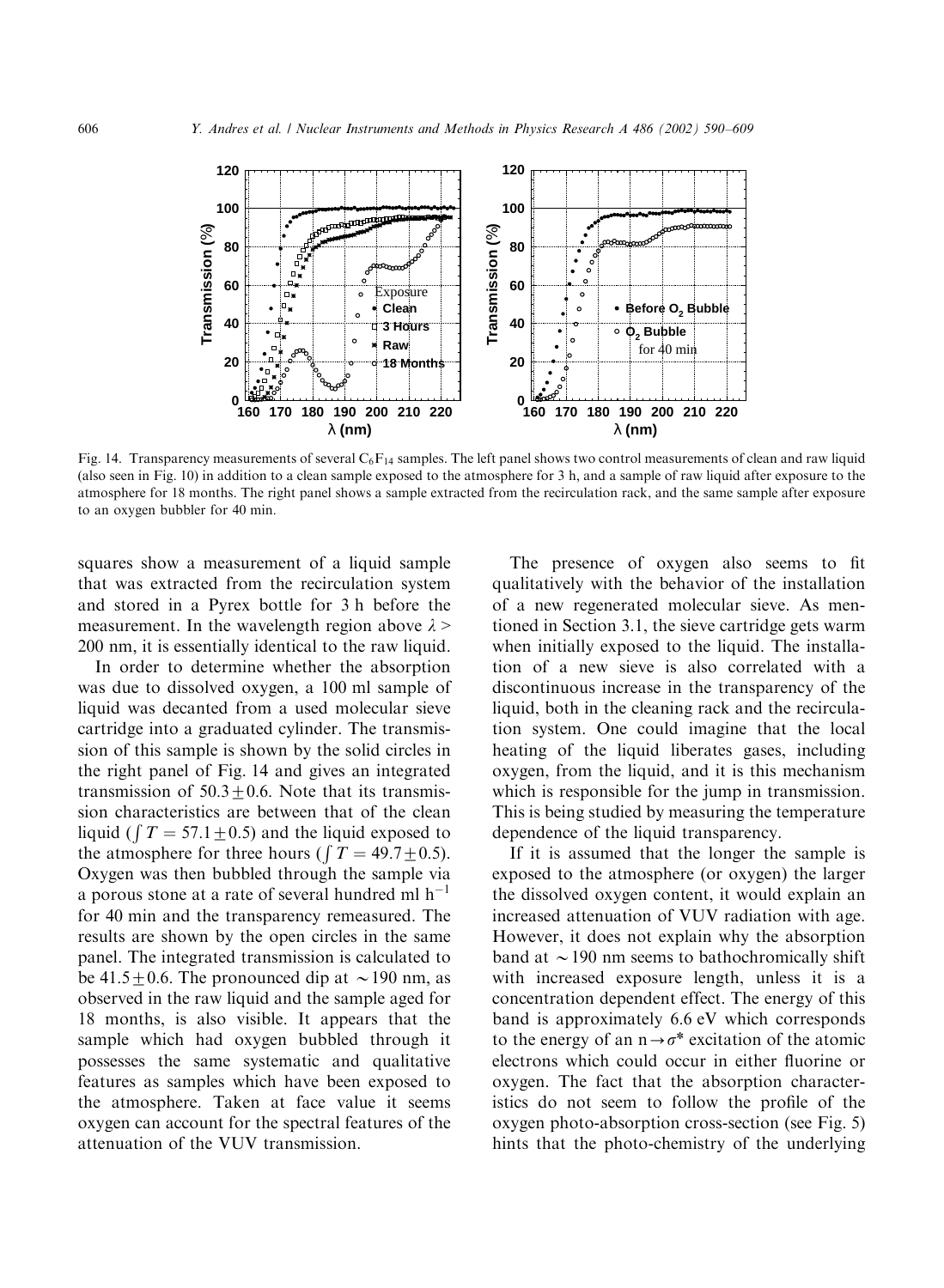processes may be quite complex. If the naive assumption is made that the attenuation of the VUV radiation is due to *molecular oxygen*, then the  $O<sub>2</sub>$  concentration for the sample exposed to the atmosphere for 3 h (open squares in Fig. 10) can be deduced. At 190 nm; the transmission is 91.3% and the average absorption cross-section due to the SR bands is  $\sim 10^{-20}$ cm<sup>2</sup> (10 kB). This implies an oxygen content of  $\sim 34\pm3$  ml/100 ml of liquid.<sup>10</sup> Using the same assumptions the raw liquid (asterisks in Fig. 10) would have an oxygen concentration of  $\sim 60 \pm 3$  ml/100 ml. This is very close to the saturation content of  $O_2$  in  $C_6F_{14}$  of  $65$  ml/100 ml. So it very well may be that the liquid quickly saturates with  $O<sub>2</sub>$  upon exposure to the atmosphere and there are slower chemical processes which alter the electronic structure of the

liquid. This picture is further complicated by the measurement, since radiation below 242 nm (5.1 eV) can dissociate  $O_2$ , so  $O^-$  -  $C_6F_{14}$ ,  $O_2$  -  $C_6F_{14}$ , and even  $O_3-C_6F_{14}$  complexes may form which modify the electronic structure of  $C_6F_{14}$  and subsequent VUV absorption spectrum. This is a subject of a current investigation.

#### 5.3. Stagnant tests

The transparency measurements described thus far are made with the liquid flowing through the  $MgF_2$  sample cell at a rate of 4 l h<sup>-1</sup>. However, the liquid is more or less stagnant in the radiator vessels of the detector for several hours. In fact the flow through the 5 l radiator vessels is  $3 \, 1 \, \text{h}^{-1}$ . This raises the question of whether atomic interactions between the liquid and radiator vessel can affect the liquid transparency during extended stagnant periods. In the case of the spectrometer and the use of a  $MgF_2$  windowed flow cell, it is possible that the unpaired electrons in the fluorine interact with the electrons in the perfluorohexane chain. This effect should be much stronger with  $MgF<sub>2</sub>$  than with quartz because the atomic structure is more similar. The effect of stagnant liquid can be tested by measuring the transparency of the liquid as a

function of time the liquid stands stagnant in the cell.

The relative transparency of the liquid as a function of time it remains stagnant in the cell is shown in Fig. 15. The logarithmic time scale extends from 1 min to 50 h. These measurements were made over a time period of approximately 350 h; with the shortest intervals being the last completed. The solid markers indicate the relative transparency of each measurement and this appears to decrease slightly. In view of the transparency evolution as described in Section 5.2, the transparency values must be corrected to remove this effect since the transparency at 166 nm changes by  $|\delta T| = 0.025$  (i.e.  $|\Delta T| = 2.5\%$ ) over this period.

The open markers illustrate the transmission at four separate wavelengths after the application of the transmission evolution correction. These data indicate that the transparency does not degrade when the liquid is allowed to stand stagnant over a time scale up to 50 h. This has several implications. First the transparency measurements carried out do not depend upon the time that the liquid is held stagnant in the cell. This means that the



Fig. 15. Effect of the time the liquid stagnates in the sample cell on the measured transmission. The solid markers are the transparency measurements while the open markers are the transmission coefficients corrected for the 350 h time span of the measurements.

 $10$  Note that for the sample bubbled with  $O_2$  has a transmission at 190 nm of 81.3% which corresponds to a  $O_2$ content of  $77$  ml $/100$  ml.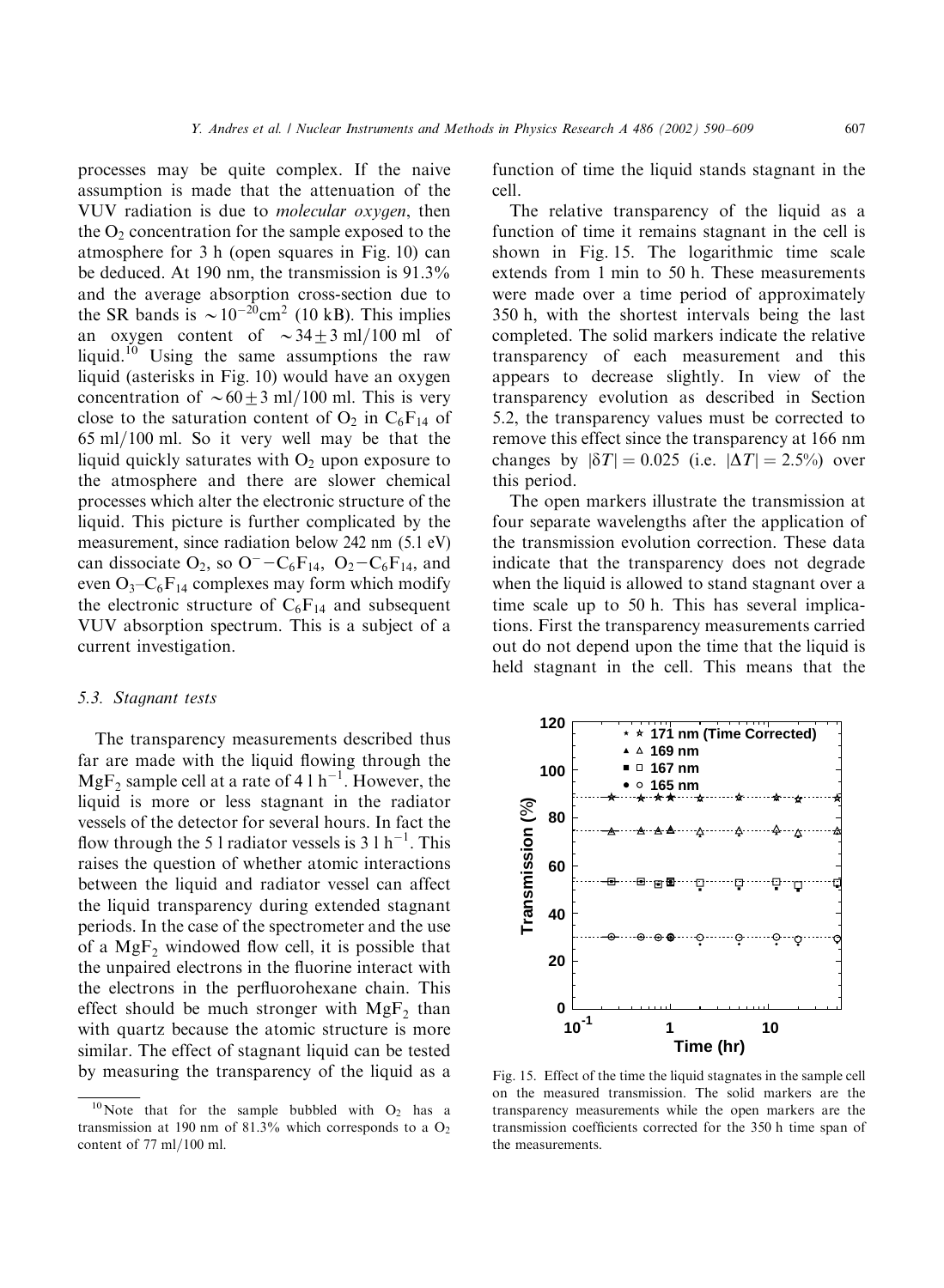transmission measured from the flowing liquid should be consistent with the liquid standing in the radiator vessels.

# 6. Conclusions

A liquid recirculation system is utilized to clean and distribute liquid to the radiator vessels of the STAR-RICH. This system performed safely and reliably over the first year run at RHIC. A VUV spectrometer, connected to the recirulation system, has been used to monitor the VUV transmission properties of the perfluorohexane liquid radiator used in the STAR-RICH detector. The device is a useful and flexible instrument which allows the measurement of transmission spectra over a large wavelength range. It is built in a modular fashion that allows exchange of components such as the photo-detectors, light source, and sample cell. This flexibility allows investigation of solid, liquid, as well as gas samples. By using a series of ratio measurements the transparency of samples can be measured with little dependence on the absolute calibration of the device components. Furthermore there is very little uncertainty introduced by systematic or time dependent effects. The accuracy and precision of the measurements extracted from comparisons of transparency measurements made with different electronics and PMTs are estimated to be 0.008 ( $|\Delta T| = 0.8\%$ ).

In terms of the liquid transparency for the RICH detector, a very simple and conservative cleaning approach has been employed for the first year of detector operations. A molecular sieve cartridge has been used to remove water from the system while a continually flushed nitrogen cover gas isolates the perfluorohexane from the atmosphere and exhausts contaminants which out-gas from the liquid. The transmission measurements over the course of the run suggest that even without numerous exchanges of filter cartridges, the liquid transparency systematically improves. This implies that the liquid transparency is not compromised by the extended use of a molecular sieve over a period of at least two months in this application. The comparison between the cleaning rates of the cleaning and recirculation systems imply that oxygen is an important contaminant to consider and the  $N_2$  purge of the cover gas is an important component of the liquid purification. These results have led to modifications of the gas purification for the liquid recirculation system such as addition of Oxisorb filtration cartridges as well as a  $CaCO<sub>3</sub>$  desiccant on the input nitrogen. The strategy to clean the liquid for the upcoming run is to initially change the molecular sieves quickly and often, on the time scale of days, and then let the system evolve without further intervention.

#### Acknowledgements

This work is supported under DOE GRANT DE-FG02-91ER40609. The STAR-RICH group wishes to thank the technical advice given by the DELPHI group during the design and construction of the liquid circulation system. We wish to thank in particular G. Lenzen, O. Ullaland, and M. Bosteels for many useful discussions. We would also like to thank H. Milcent for discussions relating to the successful implementation of the PLC monitoring system.

#### References

- [1] A detector for high momentum PID, ALICE Technical Design Report, CERN/LHCC 98-19, 1998.
- [2] The Compass Collaboration, Common Muon and Proton Apparatus for Structure and Spectroscopy, CERN/ SPSLC/96-14, March 1, 1996.
- [3] K. Zeitelhack, et al., Nucl. Instr. and Meth. A 433 (1999) 235.
- [4] F. Piuz, Nucl. Instr. and Meth. A 371 (1996) 96;
- F. Piuz, et al., Nucl. Instr. and Meth. A 433 (1999) 178. [5] The STAR-RICH Collaboration, Proposal for a ring imaging Cherenkov detector in STAR, YRHI 98-22, September 28, 1998.
- [6] A. Di Mauro, Nucl. Instr. and Meth. A 433 (1999) 190; other samples and measurements vary considerably. For example see;

G. Malamud, et al., Nucl. Instr. and Meth. A 343 (1994)  $121$ 

J. Seguinot, et al., Nucl. Instr. and Meth. A 297 (1990) 133; H. Rabus, et al., Nucl. Instr. and Meth. A 438 (1999) 94.

[7] G. Belanger, P. Sauvageau, C. Sandorfy, Chem. Phys. Lett. 3 (1969) 649.